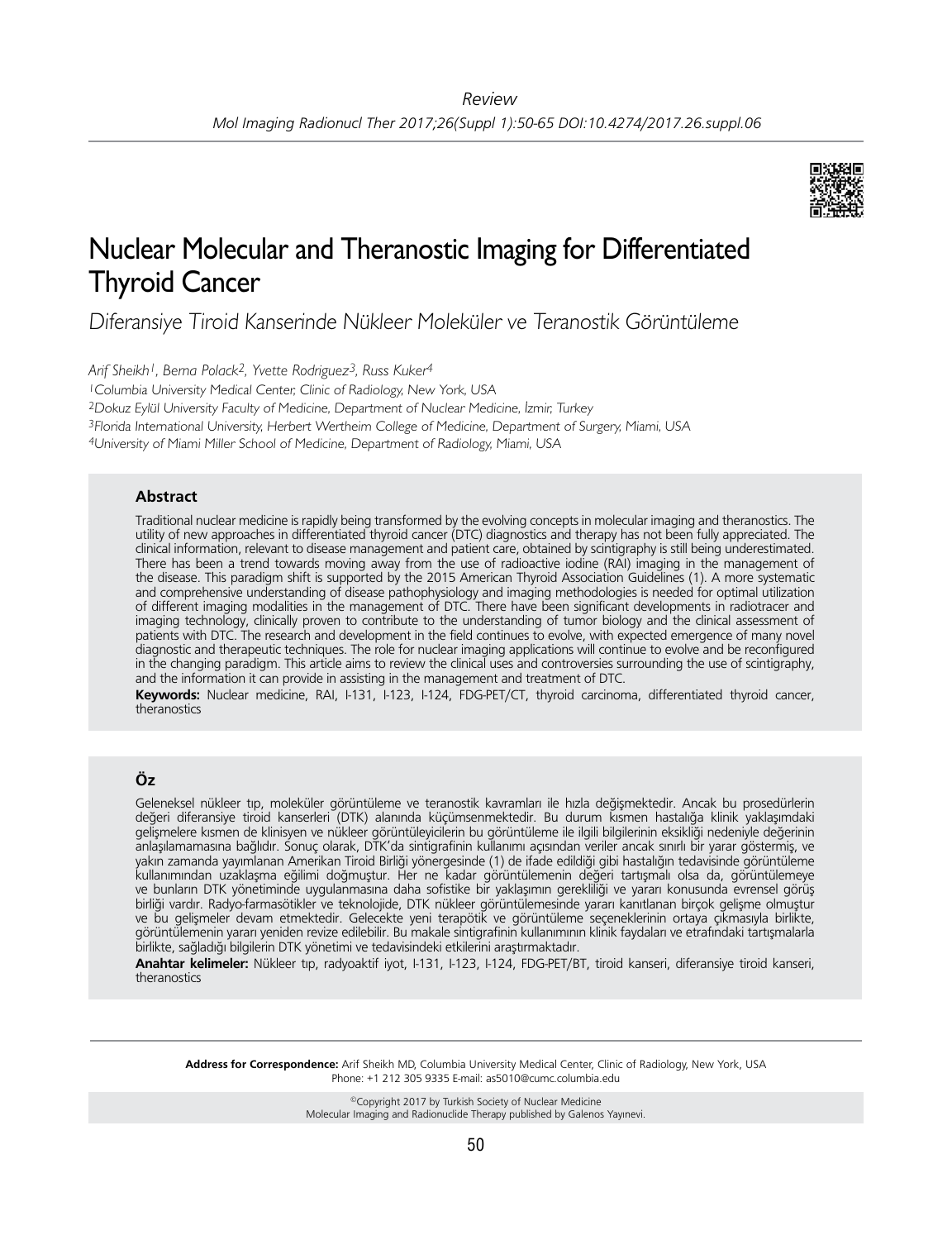## **Introduction**

## **Clinical Radioiodine Imaging**

Over the years, several options for imaging differentiated thyroid cancer (DTC) in nuclear medicine have been introduced, allowing for the progression in both the tracers and technology used. The standard imaging for DTC has been radioactive iodine (RAI), in particular iodine-131 (I-131). In fact, this can be considered the first truly theranostic agent as it provides both diagnostic capabilities and therapeutic abilities. It is a high energy tracer with a half-life of about 8 days, obtained from byproducts of nuclear reactors, and thus is the cheapest form of RAI. It can be used in pre-therapy imaging, but is also the sole radiopharmaceutical for post-therapy imaging, making it an ideal theranostic agent. The drawbacks against I-131 imaging are its lower resolution and higher radiation exposure profile as compared to other radiopharmaceuticals. In pre-therapy imaging, this leads to lower accuracy of disease detection.

Iodine-123 (I-123), since its introduction in nuclear medicine, has gained popularity in pre-therapy imaging. Its lower imaging energy peak allows for improved resolution as well as lower radiation exposure to the patient. This, in turn, leads to improved sensitivity for disease detection as compared to pre-therapy I-131 imaging as well as better predictive value of the posttherapy scan than the pre-therapy I-131 scan (2). Unlike I-131, it is cyclotron produced and has a shorter half-life of approximately 13 hours. The cyclotron production makes I-123 much more difficult to produce and distribute, and as such, a more expensive tracer. Also, due to the lack of cyclotron facilities, especially in third world countries, its availability may be severely limited. Its shorter half-life realistically limits imaging to within 48 hours; therefore, lesions with low grade uptake may not show up on delayed images. Thus, performing extended dosimetry is practically not feasible with I-123.

There are certain advantages of I-131 over I-123. The usage of I-131 may be more effective in obese patients due to better tissue penetration. Its long half-life allows for delayed imaging, which could improve image contrast over time and increase tumor accumulation, resulting in better visualization of the disease including portions that might have been missed on images taken at earlier time points. This could lead to better therapy planning assessment. Moreover, I-131 is well suited for dosimetry should one wish to perform the procedure. Although I-123 is considered superior in many instances in the pre-therapy evaluation, I-131 still remains the standard and currently the only possible modality for post-therapy imaging.

## **SPECT and CT Imaging**

On the technological side, advancements in RAI imaging relate to the development of single photon emission computed tomography-computed tomography (SPECT-CT), which have dramatically improved the capabilities for disease evaluation and management. Generally, RAI imaging is performed as a whole body planar scan. Additional static dedicated views of the neck and chest regions are usually recommended in order to evaluate for potential artifacts, as well as to increase disease detection sensitivity. Pinhole imaging is sometimes used with these views as it may improve resolution and sensitivity, but at the cost of geometrically distorting the detected lesions. Following the introduction of SPECT, it was recognized that the 3-dimensional views it provided could further enhance disease evaluation. RAI images inherently have several artifacts and thus lesions can be difficult to localize without further more definitive anatomic information being available (3).

SPECT-CT is a device that sequentially combines the ability of a camera to perform RAI imaging by SPECT, as well as a clinical CT scan, all performed within one imaging session. The two images acquired can then be fused, resulting in a sound anatomic correlation of uptake localizations detected by the SPECT study. Nevertheless, its routine use is often hindered by the perception that the additional CT component significantly increases the radiation burden to the patient. What is often overlooked by nuclear medicine physicians and referring clinicians is that the CT portion of the study is actually first for image correction (attenuation, scatter, etc.) that enhances the SPECT portion of the study, and that this procedure is not simply an overlay of the two studies. This combination of SPECT enhancement and definitive anatomic localization leads to improvements in disease detection and demonstrable changes in the management of pre-therapy, post-therapy and follow-up scans (4,5). Another misunderstanding amongst referring physicians is that the CT portion of the study is usually a low quality study since its primary purpose is for image correction and anatomic localization, rather than a full diagnostic capability. Whereas many current SPECT-CT devices have multidetector CT capabilities that can perform clinical diagnostic imaging, they are usually only used within limited capability. Thus, any extra radiation burden to the patient from SPECT-CT diagnostic imaging is less significant than perceived, while markedly enhancing management capabilities of the patient's disease.

#### **Post-Therapy Imaging: The 'True' Diagnostic Scan**

The post-therapy scan is performed after administration of therapeutic activities of I-131, generally >1.22 GBq. It is well recognized that the post-therapy scan is the most sensitive scan for the detection of RAI avid disease, and thus can be considered as the gold standard for disease detection (Figure 1). In that sense, the post-therapy scan is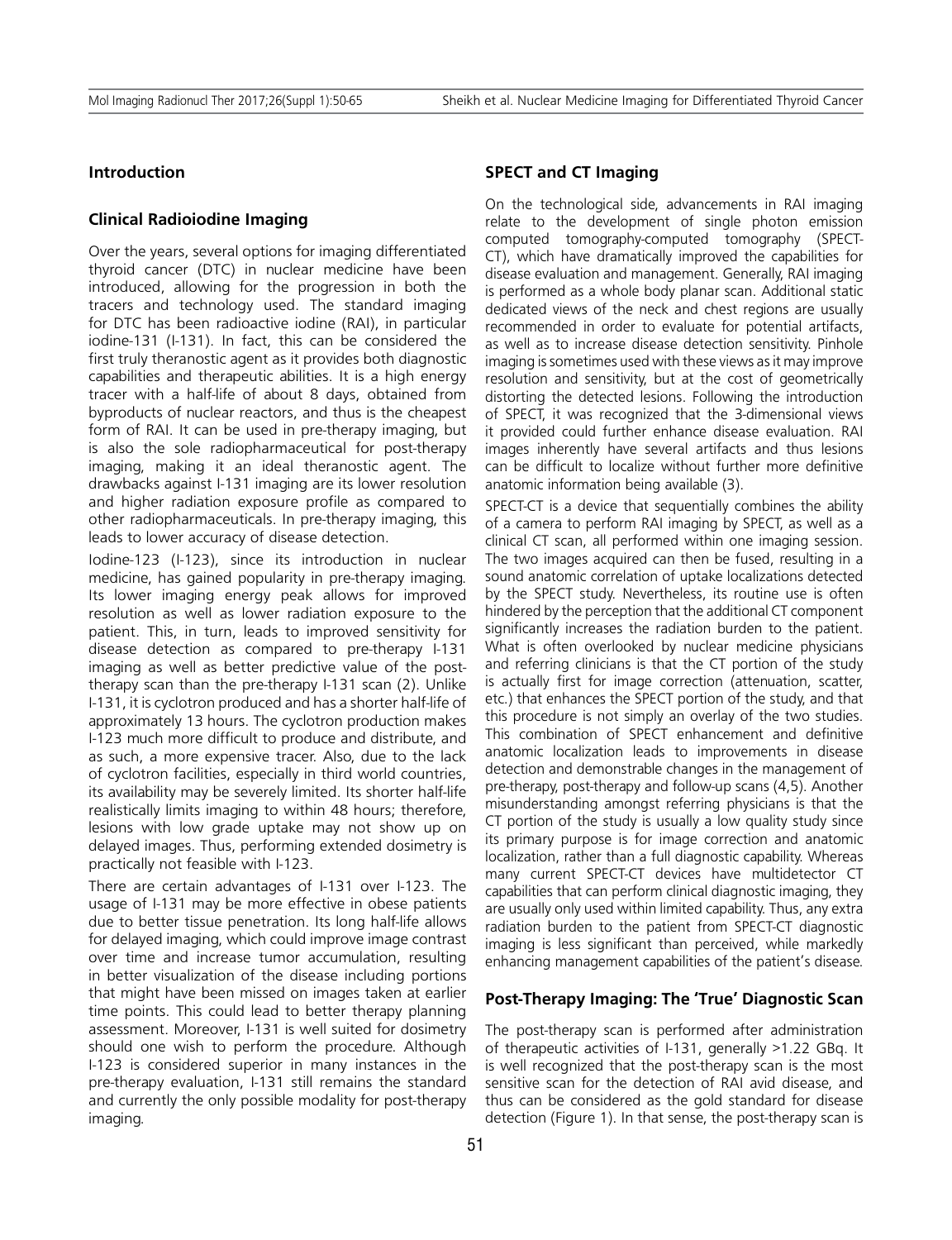the optimal single scan for disease detection and staging, and therefore, a paramount diagnostic study. The posttherapy scan provides a wealth of information on patient management when performed correctly, and this data is prudently integrated into the patient's overall clinical information. The scan provides the greatest information about the extent of disease as well as guidance on predicting treatment response (6), and can lay out the kind of follow-up to be performed after treatment even though it may not alter subsequent therapy administration. Since the count rate is often higher than the rate found in pre-therapy scans, this is accepted as an appropriate time to consider performing additional SPECT-CT views to better understand the location of the disease, especially of lesions not detected on planar whole body images. The recently released American Thyroid Association (ATA) 2015 guidelines "strongly recommend" to perform SPECT-CT scanning after administration of any therapeutic RAI (1).

# **Pre-Therapy Imaging**

In contrast to post-therapy scanning, the use of the pretherapy scan remains controversial for several reasons. Although usually referred to as the diagnostic scan, the most often cited reason against its routine use is precisely its limited diagnostic value and poor ability to localize disease, which is clearly inferior to post-therapy scanning. Futhermore, it has little impact on changing management, and the issue of stunning is of great concern as it could actually lead to worse outcomes. As a result, the use of pre-therapy scintigraphy has been declining and not found to be useful by many. Nevertheless, the value that the diagnostic scan does provide is often overlooked. In the correct setting, it could provide a wealth of information that could assist in the approach to RAI therapy, as well as in the overall management of the patient.

## **Theranostic Value and Impact on Disease Management**

The information provided by the pre-therapy scan has a much broader role in managing patients than simply its staging and diagnostic capabilities alone. Some studies have noted that if attention is paid to the technical aspects when performing a pre-therapy scan, it improves the diagnostic capability of the scan. In particular, performing a scan at a slower speed, spending time to do spot views, and performing extra pinhole images



Figure 1. Images show (A) Whole Body Pre-therapy (dosimetry) scan 3 days following administration of 148 MBq I-131. Post-therapy scan 1 day (B) and 8 days (C) following administration of a therapeutic amount of I-131. There are clearly more lesions seen in the post-therapy scan than the pre-therapy one, but the timing of the scan is also important, as (C) shows more lesions than does (B). As noted by Sabra, et al. (6) the appearance of lesions not seen in the pre-therapy scan portends a lower therapeutic potential for those seen only in the post-therapy scan, and thus an early identifier of potential treatment failure, well before the first post-treatment Thyroglobulin levels are drawn. This could not have been known if the Pre-therapy scan was not performed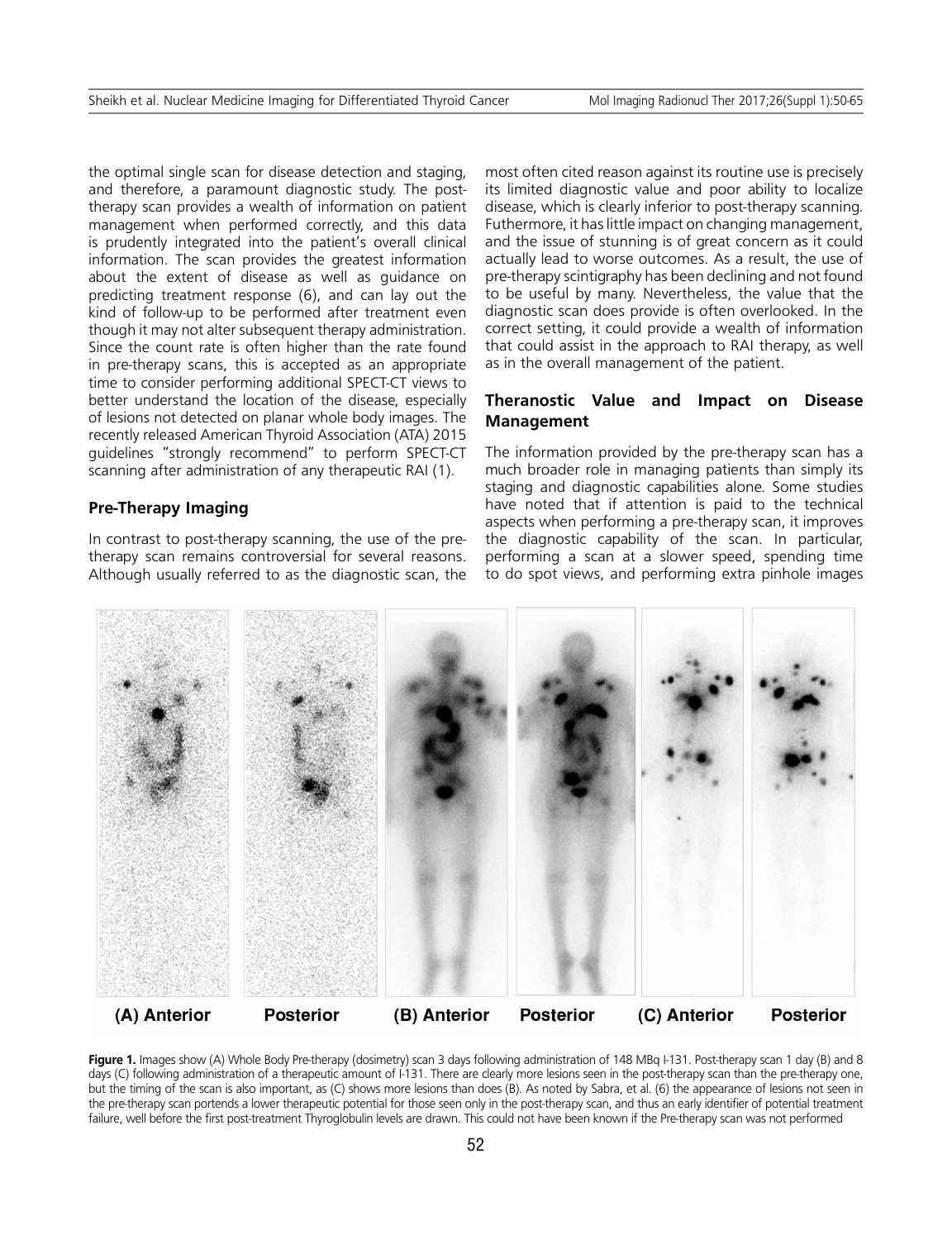can markedly improve diagnostic capability. As noted earlier, performing SPECT-CT improves diagnostic ability compared to planar imaging alone. Hence, despite the perception that there is little data to support doing pre-therapy scans, there has actually been a number of studies over the years supporting its use (7,8).

The next question is whether these scans alter management. This question is particularly posed for the low or moderate risk patients. Because of the ability to upstage patients, it is important to answer if the frequency of these changes justifies the cost and effort of performing a scan. The supporting studies show management changes in a significant number of patients ranging between 22-42% of the time (9,10). The alterations in management include increasing RAI administered activities due to upstaging patients, increasing or decreasing RAI administered activities based on the residual tissue volume and/or number of lesions seen and warrant additional surgical management not otherwise anticipated. Although less controversial in higher risk patients, one may be able to manage patients in that setting as well if it is thought that therapeutic approaches will not change. In some of these patients, dosimetry could be considered as a pre-therapy evaluation to guide treatment and disease management, but there is little data to support its use. Nevertheless, the information provided by such an evaluation and its impact could outweigh any negative effect the procedure may have due to stunning or cost.

The final question then arises as to whether these differences in management lead to improvement in outcomes. This last issue is more difficult to answer because the kind of management changes proposed by studies have become less relevant in more updated guidelines, which have become more conservative in their approaches to surgery, RAI administration, as well as follow-up management. Thus previous studies which reported changes in management based on pre-therapy scans may have less impact according to more recent guidelines where the resultant change is no longer found to have a clinical impact. These newer management strategies themselves remain contentious and old data has to be continuously re-visited or re-studied in order to support the ongoing relevance of RAI pretherapy scans in the era of novel management guidelines. Nevertheless, recent studies continue to show an impact, still lending support that the procedure is useful when executed correctly (11).

# **Additional Utility of Pre-Therapy Imaging**

The pre-therapy scan may provide additional information that could be helpful in clinical care and treatment decisions for patients. In a study focused on the overall utility of pretreatment imaging, Van Nostrand et al. (12), investigated not only increased diagnostic utility, but also other clinical management issues. These included regulating salivary gland RAI uptake, to reduce sialadentis by administration of sailogogues, and minimizing the absorbed dose to the colon by administration of laxatives if excessive bowel retention was seen, or changing posttreatment radiation safety precautions if overall clearance was found to be significantly different than what was empirically calculated (Figure 2). They noted that the



Figure 2. (A) Post-treatment whole body scan showing residual neck thyroid tissue and lung metastatic disease, (B) Pinhole neck images show an additional cervical lymph node not appreciated on the whole body scan.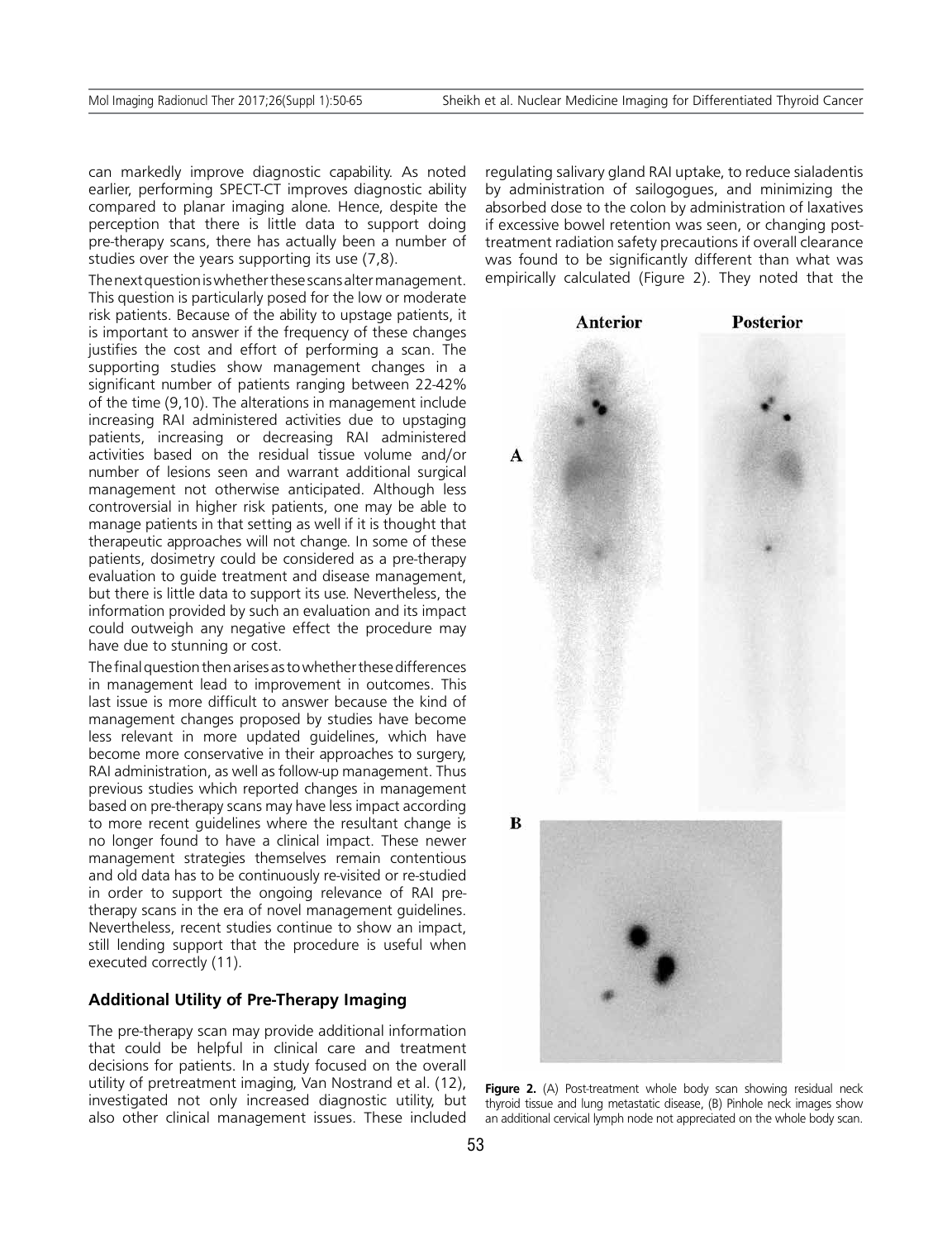scans could provide clinically relevant information in 53% of patients (Table 1). Additional studies have also shown that visualization on a pre-therapy scan, or the visualization of lesions as compared to the post-therapy scans, are prognostic in the ability of a lesion to respond to therapy (13). The pattern of lesional uptake is perhaps not so detailed to propose the scan as a true diagnostic agent in this setting. Therefore the term "diagnostic scan" is more appropriate for the post-therapy setting. The pre-therapy RAI scan should be more appropriately referred to as a "management planning scan".

## **The Stunning Phenomenon**

DTC is a unique disease in that the use of imaging itself can impact therapeutic efficacy, and thus must be used judiciously. The use of intravenous CT contrast prior to RAI imaging and subsequent therapy could blunt I-131 uptake and therapeutic outcomes; therefore, it is recommended to wait at least a month between the contrast administration and the RAI procedures (1). In addition, the use of RAI scanning itself is subject to the stunning phenomenon. Stunning is the event in which the uptake seen in a posttherapy scan in certain tissues of thyroid origin appears to have less uptake than predicted by the pre-therapy scan. Although the phenomenon of stunning has been universally observed, its subsequent clinical impact remains controversial. Some studies have shown that pre-therapy scans subsequently lead to a decrease in the success of ablations (14), although several other studies have not shown such results (15,16) including those in high risk patients (17). Studies at the cellular level demonstrate that stunning is a real problem, particularly with I-131 (18), although the reason is likely to be multifactorial (19). Due to the stunning concern, I-123 has gained interest, potentially to replace I-131, both for its apparent increased accuracy at disease detection, and to avoid stunning. Interestingly, some studies have shown that even I-123 can result in stunning, albeit with lower frequency than I-131 (20) or in

| Table 1. Pre-therapy scanning               |                                          |
|---------------------------------------------|------------------------------------------|
| <b>Findings</b>                             | <b>Percent of scans</b><br>with findings |
| Neck foci                                   |                                          |
| O                                           | 6%                                       |
| $\geq 6$                                    | 12%                                      |
| Intra- or extrathyroidal bed foci           | 14%                                      |
| Excess thyroid bed percent uptake           | 8%                                       |
| Foci >1 thyroid lobe                        | $1\%$                                    |
| Largest focus                               | 4%                                       |
| Non-thyroidal uptake/altered biodistibution | 17%                                      |
| Adapted from Van Nostrand D, et al. (21)    |                                          |

similar amounts. Other reports may suggest that stunning may not be a clinically relevant phenomenon (21). It has been recommended that RAI therapy be administered within two days of the pre-therapy scan to minimize the clinical impact of the stunning phenomenon. Standard dosimetry is performed using I-131, thus, the issue of stunning has to be taken into account.

To minimize the impact of stunning on subsequent treatment, several other strategies can be utilized. Traditionally, pre-therapy scans have been done with a standard administered activity of I-131. However, factually, post-thyroidectomy patients may have variable amounts of remnant volume. The absorbed dose in the remnants, thus, could be variable. In remnants receiving higher absorbed doses, stunning may be a true clinical issue. When a large remnant volume is suspected or anticipated in a patient with recent thyroidectomy, a screening pertechnetate scan or neck ultrasound could be utilized to determine the volume of the remnant tissue. The administered activity of I-131 can be modified based on the residual amount of tissue to decrease stunning effect. If a significantly large remnant volume is identified, a completion thyroidectomy may be considered.

In the final analysis, it should be noted that the stunning phenomenon has been demonstrated to be a physiologic event based on studies which have evaluated the efficacy of thyroid tissue ablation as an endpoint. However, studies that have looked at the overall disease response or long term outcomes have not found significant impact of this phenomenon (22).

# **F-18 FDG PET/CT Imaging in Well-Differentiated Thyroid Cancer**

Although RAI imaging is the standard for DTC, and can be optimized for higher diagnostic yield and clinical utility, there is clearly a group of tumors with poor differentiation or classified as "differentiated" by morphology, which are not RAI avid. These tumors cannot be imaged by RAI. There have been attempts to image these lesions with Thallium-201, Tc-99m Sestamibi and others; however, with the advent of F-18 flurodeoxyglucose (FDG) and positron emission tomography (PET), a strong imaging tool was added to our armamentarium for disease management. F-18 FDG PET/CT has gained wide acceptance for the detection, staging, and management of a multitude of malignant tumors. The role of F-18 FDG PET/CT in well-differentiated thyroid cancer (WDTC) is limited since increased FDG uptake is mostly restricted to aggressive and undifferentiated, high grade tumors, with no significant FDG uptake in well- differentiated thyroid tumors (23). In the 2015 ATA guidelines, F-18 FDG PET/CT is strongly recommended in high risk WDTC patients with elevated serum thyroglobulin (Tg)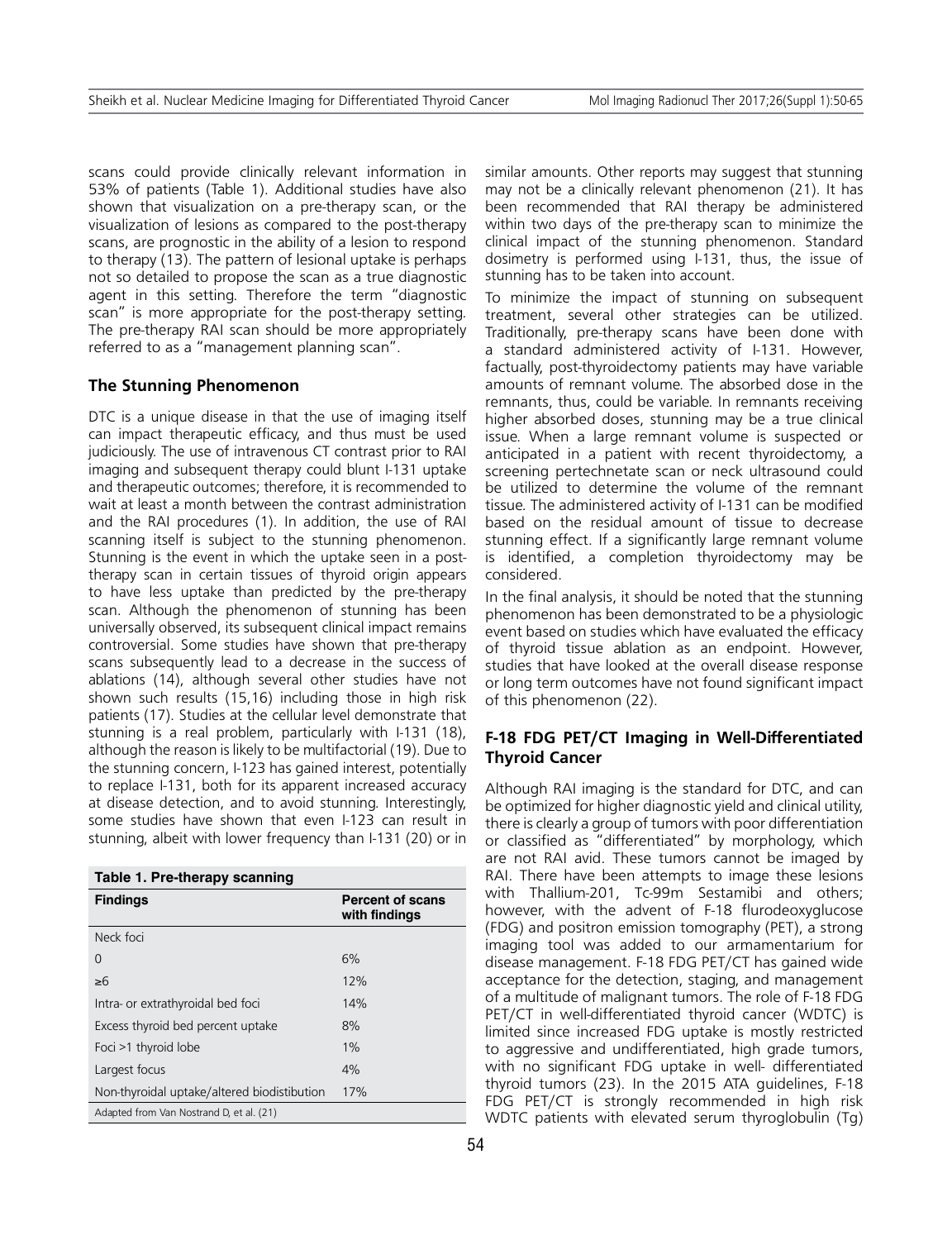(generally >10 ng/ml), and negative radioiodine imaging (1). According to the ATA guidelines, F-18 FDG PET/CT may also be considered a) as part of initial staging in poorly differentiated thyroid cancers and invasive Hurtle cell carcinoma, especially those with other evidence of disease, found on imaging or due to elevated serum Tg levels, b) as a prognostic tool in patients with metastatic disease in order to identify lesions as well as patients at highest risk of rapid disease progression and diseasespecific mortality, and c) as an evaluation of posttreatment response, following systemic or local therapy of either metastatic or locally invasive disease. Although the utility of F-18 FDG PET/CT is limited in WDTC, the indications for FDG PET/CT depend on the clinical setting and thyroid cancer histology.

#### **F-18 FDG PET/CT in Thyroid Incidentalomas**

A discrete focus of uptake in the thyroid gland by F-18 FDG PET/CT in a patient studied for non-thyroidal purposes is an incidentaloma. The normal thyroid tissue shows no or minimal uptake of FDG. While most thyroid incidentalomas are benign, some are malignant, and can either be primary thyroid tumors or secondary lesions from other tumors. Diffuse FDG uptake generally indicates chronic or acute thyroiditis, however, focal FDG uptake in the thyroid gland indicates a significant risk of malignancy. In a meta-analysis study, Treglia et al. (24), reported that the pooled prevalence and malignancy risk of focal incidental FDG uptake in the thyroid were 1.92% [95% confidence interval (CI): 1.87-1.99%] and 36.2% (95% CI: 33.8-38.6%) respectively, without significant differences among various geographic areas. The most frequent malignant histological type responsible for FDG positive thyroid incidentalomas was papillary thyroid cancer. There was no safe, definite cutoff SUVmax value reported for differentiating malignant incidentalomas from benign ones. However, it was noted that a higher SUVmax value increased the likelihood of malignancy (25). Further ultrasonography and histological investigation is recommended in FDG positive incidentalomas since approximately one third of focal FDG avid thyroid lesions are malignant. ATA guidelines strongly recommend fine needle aspiration cytology (FNAC) for the thyroid nodules which are sonographically confirmed and have demonstrated focal FDG uptake.

# **F-18 FDG PET/CT in Thyroid Nodules with Indeterminate Fine-Needle Aspiration Cytology**

An indeterminate fine-needle aspiration cytology (FNAC) result of a thyroid nodule is a clinical problem, because 20 to 30% of patients suffer from malignancy. The role of F-18 FDG PET/CT in thyroid nodules with indeterminate FNAC, has been studied to identify the patients who would

benefit from lobectomy or thyroidectomy. In a meta-analysis of six studies which investigated the diagnostic role of FDG PET scans in thyroid nodules with indeterminate FNAC, Vriens et al. (26), reported that the pooled prevalence of malignancy was 26%. Pooled sensitivity, specificity, positive predictive value, negative predictive value (NPV), and accuracy of FDG PET were 95% (95% CI, 86%-99%), 48% (95% CI, 40%-56%), 39% (95% CI, 31%-47%), 96% (95% CI, 90%-99%), and 60% (95% CI, 53%-67%), respectively. Sensitivity increased to 100% for the 164 lesions that measured >15 mm in greatest dimension. A negative FDG PET scan ruled out thyroid cancer in patients with >15 mm thyroid nodules and indeterminate FNAC in a pooled population of 225 patients. However, a positive FDG PET did not necessarily indicate malignancy. In another metaanalysis, Wang et al. (27), analyzed seven studies using 267 patients and they reported that the pooled sensitivity and specificity of FDG PET or PET/CT for cancer detection in thyroid nodules with indeterminate FNAC results were 89% and 55%, respectively. These studies clearly demonstrate that the sensitivity of FDG PET or PET/CT is high, but specificity and positive predictive values are very low in differentiating cancer in indeterminate thyroid nodules. In the ATA guidelines, FDG PET/CT is not routinely recommended for the evaluation of thyroid nodules with indeterminate FNAC.

# **F-18 FDG PET/CT in Patients with Elevated Thyroglobulin Levels, But Negative Neck Ultrasound and Radioiodine Whole Body Scan**

A major clinical challenge in the management of WDTC, is the particular patient that displays elevated Tg but both negative neck ultrasound (US) and I-131 whole body scan (WBS) after initial I-131 treatment. In many cases, the initial high Tg levels gradually decrease over time after I-131 treatment. The decrease in Tg to the lowest level may take months to years when left untreated. However, if Tg antibody is negative and there is no evidence of residual thyroid tissue, a rising level of stimulated or un-stimulated serum Tg over time may indicate which patients have residual or recurrent disease. In this particular group of patients, the most common finding would be local recurrence in the thyroid bed as well as either cervical or mediastinal lymph node metastasis. If the US and I-131 WBS are negative for recurrence and metastasis but Tg is high and rising, two possible reasons can be considered:

1) The tumor or metastatic tissue is too small to be detected with both imaging modalities, or;

2) The tumor might not be able to concentrate iodine but is still able to produce Tg (28).

Cervical US is a very sensitive imaging modality used to detect recurrence in the thyroid bed as well as nodal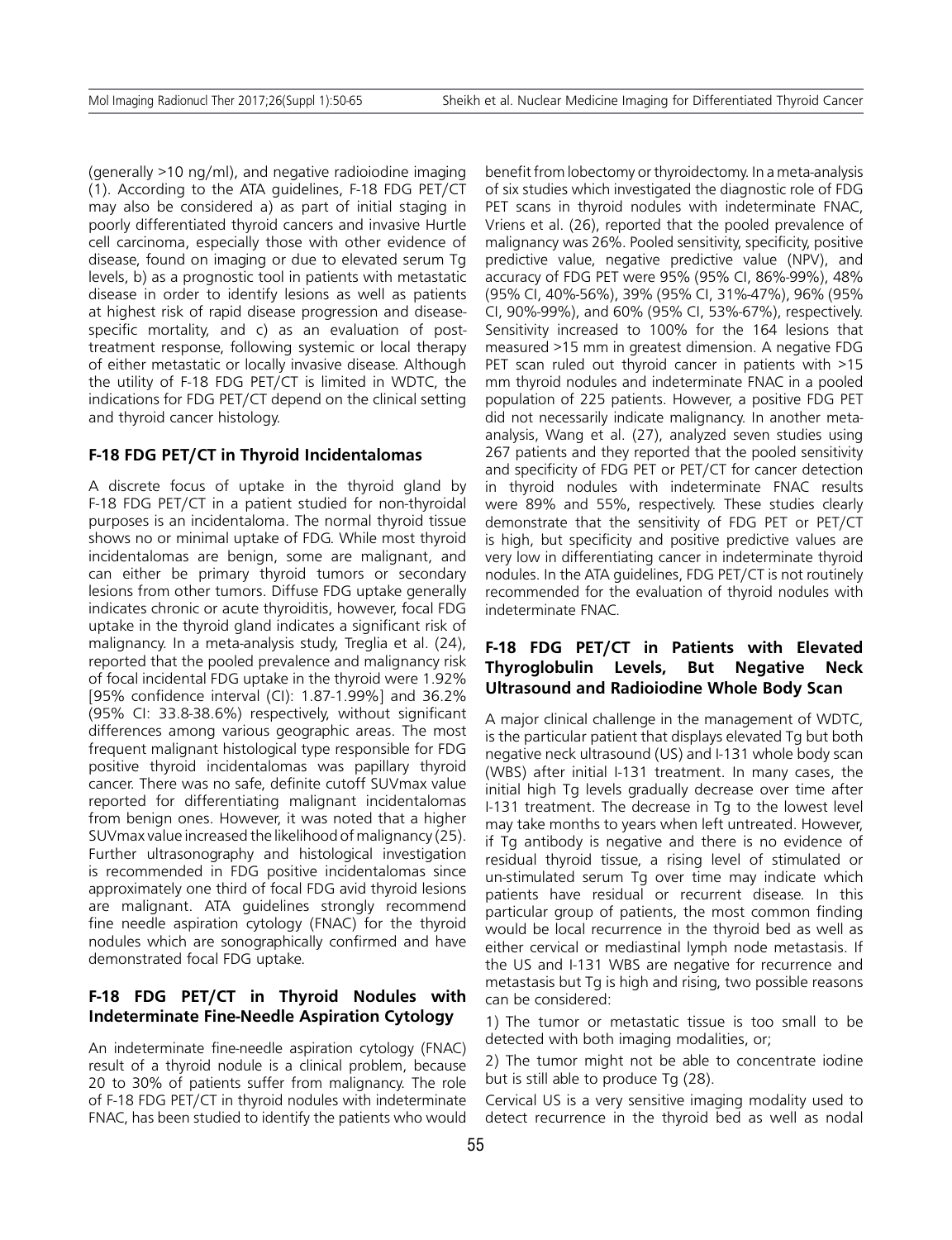metastasis in the neck, but it has low specificity in patients with altered anatomy after surgery because of difficulty in differentiating between scar tissue and local recurrence, as well as differentiating between nonspecific nodal growth and nodal metastases. Cervical US also cannot show distant metastases (29,30). If cervical US is negative or equivocal, CT and magnetic resonance imaging may be other useful tools for detecting recurrence and metastases in the neck or mediastinum. If cervical US and I-131 WBS are not able to show recurrence or metastatic disease, F-18 FDG PET/CT can be used. In a recently performed meta-analysis of 20 studies, Caetano et al. (31), reported both the sensitivity and specificity of conventional PET and PET/CT in detecting recurrence of WDTC in patients with high Tg but negative I-131 WBS as 84% and 84% respectively and 93% and 81% respectively. The overall accuracies were 91% and 93% for PET and PET/CT, respectively. Another meta-analysis of 25 studies with 789 patients showed that FDG PET/CT is a more sensitive imaging method than FDG PET in the follow-up of WDTC recurrence or metastases in patients with negative I-131 WBS (32). The increased FDG uptake in iodine-negative recurrent and metastatic lesions could be due to the growth of more aggressive tumor cells that have lost the expression of the membrane glycoprotein sodium-iodide symporter, which is responsible for the active transport of iodine in the thyroid tissue, with increased expression of the glucose transporter-1 (GLUT-1) (31). The F-18 FDG PET/CT may lead to a change in treatment plan in 9 to 54% of cases; especially by detecting unexpected distant metastases.

In the ATA guidelines (1), FDG PET/CT imaging is strongly recommended in patients with negative I-131 WBS and serum Tg >10 ng/ml. Although serum Tg levels correlate with tumor load, and the sensitivity of FDG PET/CT in detecting lesions increases as Tg levels increase, several studies report that FDG PET/CT could also be helpful in selected cases with Tg levels below 10 ng/ml. Shammas et al. (33), reported that the sensitivity of FDG PET/CT in detecting recurrent and metastatic lesions in patients with elevated Tg but negative I-131 WBS changed according to the serum Tg levels of the patients. It was reported that the overall sensitivity, specificity, and accuracy of FDG PET/CT were 68.4%, 82.4% and 73.8%, respectively within the study. The sensitivity of FDG PET/ CT at serum Tg levels of less than 5, 5-10, and greater than 10 ng/ml were 60%, 63%, and 72%, respectively. FDG PET/CT changed clinical management in 44% of patients in this study. Another study by Giovanella et al. (34), showed that FDG PET/CT scans were true-positive in 46% of patients who had Tg serum levels <10 ng/ml.

Another issue to be addressed is the effect of TSH stimulation on the sensitivity of FDG PET/CT in detecting recurrent and metastatic disease in patients with negative cervical US and I-131 WBS but high Tg serum

levels. Studies have shown that TSH stimulates the glucose transport system by enhancing the number of functional GLUT transporters in the plasma membrane (35). A meta-analysis by Ma et al. (36), revealed the results of 7 prospectively controlled clinical trials which were aimed to establish the effects of TSH stimulation on the uptake of FDG in 168 patients who had elevated serum Tg levels but negative I-131 WBS. The number of patients with FDG true-positive lesions, FDG-detected lesions, and the tumor-to-background ratios significantly increased after TSH stimulation. FDG PET/CT undertaken with TSH stimulation altered clinical management in 9% of patients within five paired studies. TSH stimulation can be done by either T4 withdrawal or recombinant human TSH (rhTSH) administration. In rhTSH stimulation, which avoids the adverse effect of hypothyroidism on quality of life, FDG PET/CT scans can be performed either 24 or 48 hours after rhTSH administration. Leboulleux et al. (37), analyzed 108 lesions and reported that rhTSH stimulated FDG PET/CT was significantly more sensitive than basal PET/CT for lesion detection and tended to be more sensitive in the detection of involved organs. Basal FDG PET/CT altered clinical management in 19% of patients, whereas lesions found only by rhTSH stimulated FDG PET/CT contributed to an altered therapeutic plan in eight patients among whom only 6% were true positive on pathology. According to their results, rhTSH stimulated FDG PET/CT significantly increased the number of lesions detected, but the numbers of patients in whom any lesion was detected did not differ between basal and rhTSH stimulated PET/CT scans.

Figure 3 shows a 65-year-old patient with papillary thyroid cancer follicular variant. The patient had undergone a total thyroidectomy. A multifocal papillary cancer, the largest tumor being 2 cm in diameter and one lymph node metastasis, was found on histopathological examination. Nine months after 150 mCi radioiodine ablation therapy, I-131 WBS and neck US were normal. Stimulated Tg was 10.1 ng/ml and Anti-Tg was normal. FDG PET/CT imaging was performed to search for recurrent/metastatic disease. Cervical metastatic lymph nodes were detected with FDG PET/CT in multiple levels of the patient's right neck, which were confirmed by histological examination.

# **The Value of F-18 FDG PET/CT in Determining Prognosis**

FDG PET/CT can be used as a prognostic tool for patients with DTC. A poor prognosis and reduced survival can be predicted in patients who have metastatic DTC and high FDG uptake, which suggests dedifferentiated, aggressive, and metabolically active tumor cells. Wang et al. (38), investigated the prognostic value of FDG PET/CT in 125 patients with high Tg and negative I-131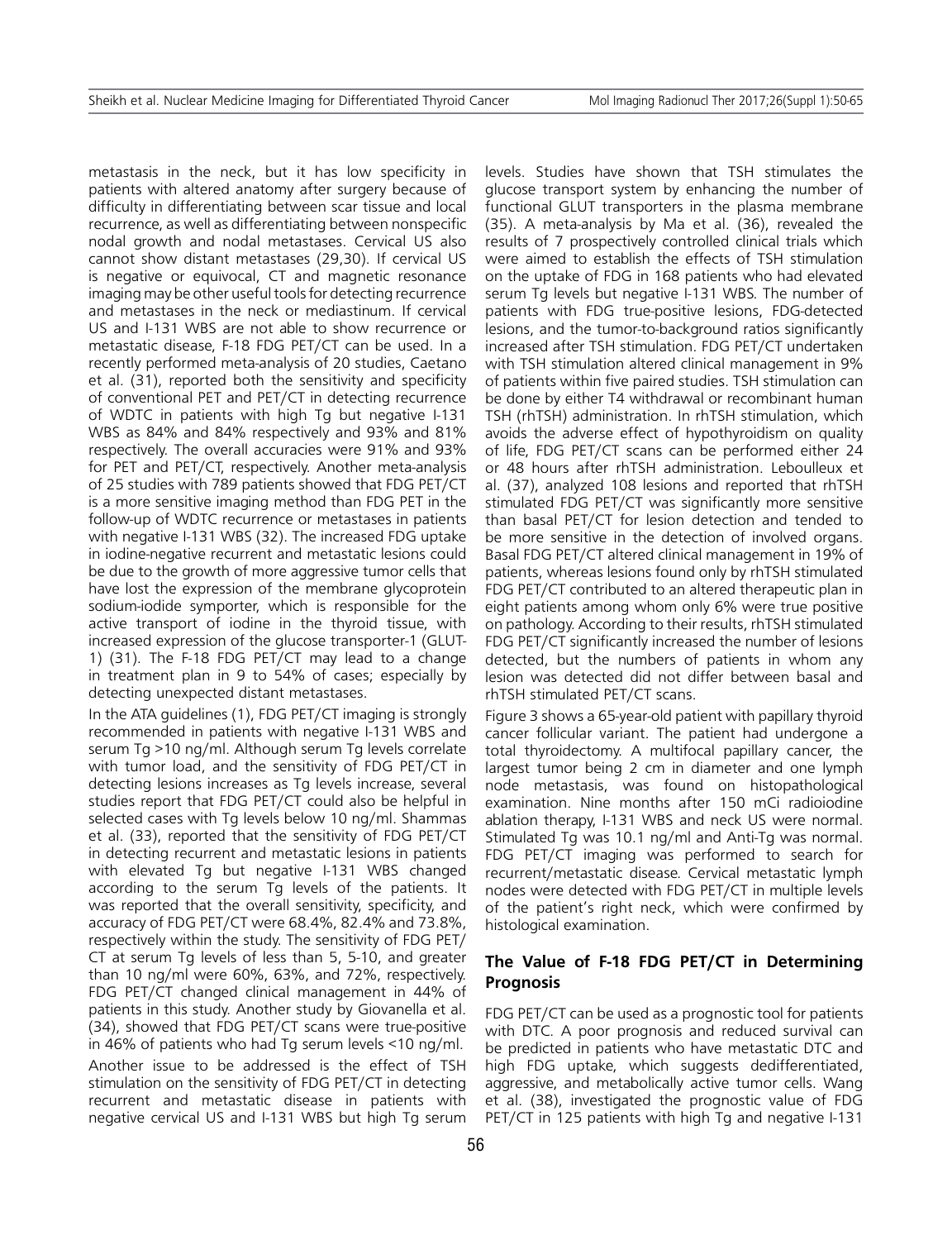WBS. In this study, univariate analysis demonstrated that survival was reduced in patients over 45 years of age, those with distant metastases, PET positivity, high rates of FDG uptake, and high volume of FDG-avid disease (>125 mL); multivariate analysis demonstrated that the single strongest predictor of survival was the volume of FDG-avid disease. Masson-Deshayes et al. (39), evaluated quantitative FDG PET/CT parameters such as the number of FDG-avid lesions, the SUVmax, the SULpeak of the lesion with the highest FDG uptake, the overall metabolic tumor volume (MTV), and the total lesion glycolysis (TLG), in predicting progressionfree and overall survival in 35 patients with metastatic DTC. Progression-free survival was better in patients with less than 10 FDG-avid lesions, a SUVmax less than 10, a SULpeak less than 5, and a TLG less than 154. In their study, cox analysis displayed that only the PET scan result was predictive of survival (age, tumor node metastasis (TNM) stage, histology, and the I-131 WBS were not associated with prognosis). In the univariate analysis, prognostic factors for progression-free survival and overall survival were the SUVmax, the SULpeak, and the TLG. The number of FDG-avid lesions was significantly associated with progression-free survival, but not the MTV. In the multivariate analysis, the number of FDG-avid lesions and the SULpeak were independent prognostic factors. These studies showed that high FDG uptake in lesions may be a strong indicator of patient prognosis, and that management can be altered according to the results of FDG PET/CT findings.

# **F-18 FDG PET/CT in Initial Staging or Follow-up in High Risk Patients with Aggressive Histological Subtypes**

Hurtle cell carcinoma (HTCC), poorly differentiated thyroid carcinoma, and anaplastic thyroid carcinoma are not common thyroidal malignancies. These tumors usually do not concentrate a significant amount of radioiodine and their prognosis is worse than WDTC. FDG PET/CT can be used in the initial diagnosis to evaluate the extent of the disease and to obtain prognostic information (40). HTCC,



Figure 3. A 65 year-old patient with papillary thyroid cancer with follicular variant. Nine months after initial I-131 treatment, a diagnostic I-131 whole body scan was performed (A, anterior and B, posterior) with no evidence of residual or recurrent/metastatic disease. Neck ultrasound did not show any pathological findings. However, the patient had a high and rising serum Tg level suspicious for metastatic disease. FDG PET/CT imaging showed multiple lymph node metastases (white and blue arrows) in the right neck (C). Cervical lymph node dissection was performed and metastatic lymph nodes were resected (D and E)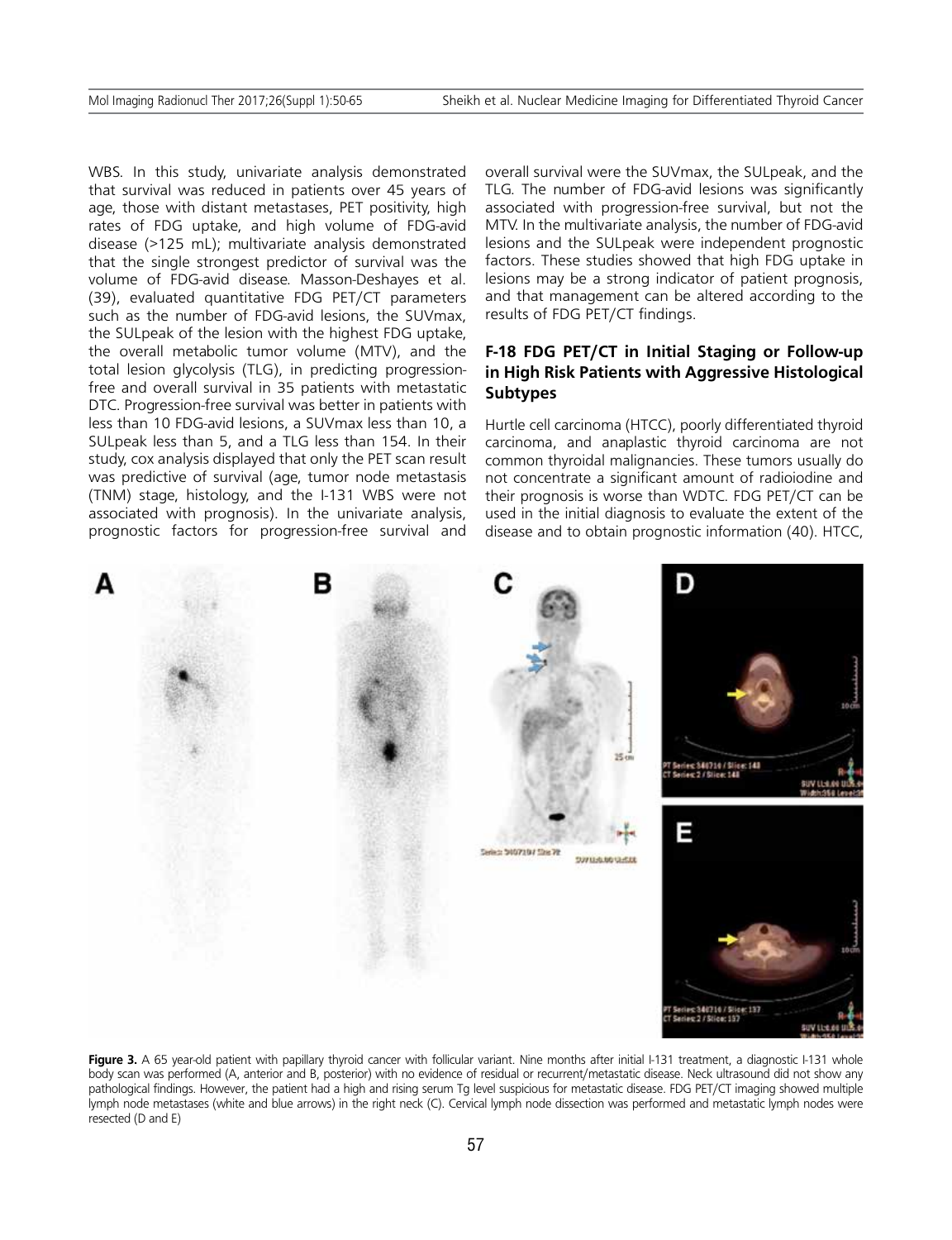about 3.6% of thyroid cancers, used to be considered as a subtype of WDTC, but because of its biological behavior, has been accepted as an aggressive histologic subtype. Few studies have been published so far on the role of FDG PET in the management of HTCC patients. The sensitivity and specificity of FDG PET in HTCC have been reported as 92 to 95% and 80 to 95%, respectively. According to the ATA guidelines (1) FDG PET/CT may be considered in the initial staging of poorly differentiated thyroid cancers or HTCC, especially those with evidence of disease on other imaging modalities or with elevated serum Tg levels.

Nascimento et al. (41), found that FDG PET/CT was more sensitive than I-131 post-ablation WBS in detecting individual lesions in patients with aggressive histology thyroid cancer, mostly tall cell papillary carcinoma and poorly differentiated carcinoma. Both FDG PET/CT and post-ablation WBS were complementary with 41% of the lesions detected only by FDG-PET/CT and 31% only by post-ablation WBS. The authors reported that the only risk factor for abnormal FDG-PET/CT was a stimulated Tg level measured at ablation >10 ng/mL, with persistent disease showing FDG uptake in 72% of the patients with a stimulated Tg >10ng/mL and in 10% of the patients with a stimulated Tg ≤10ng/mL.

Rosenbaum-Krumme et al. (42), analyzed the benefit of FDG PET/CT at initial diagnosis in 90 patients with highrisk differentiated thyroid carcinoma and determined whether the FDG PET/CT results led to a deviation from the standard procedure. TNM staging changed due to the FDG PET/CT results in 8 patients, and clinical management changed in 19 of the 90 patients (21%), including all patients with only FDG-positive lesions and all patients with both FDG-positive and iodine-positive lesions. The same authors recently published three year follow-up results of their initial series (43). In their analysis of 109 patients with high risk DTC, the NPV of FDG PET/CT scans at initial staging, regarding full remission on follow-up, were 85% and 91% for patients without FDG-positive lesions and for patients without any lesions, respectively. They concluded that the change in management in patients with iodinenegative lesions can lead to a higher rate of full remissions during follow-up after additional surgery. Therefore, FDG-PET/CT can be considered in all high-risk DTC patients in the context of the first radioiodine therapy to improve patient management and risk stratification.

Figure 4.1 shows FDG PET/CT findings in the initial staging of a high risk patient with papillary thryoid cancer with follicular variant. The patient had a large mass in the right



**Figure 4.1.** F-18 FDG PET/CT images of a high risk patient with papillary thyroid cancer with folicular variant. Increased FDG uptake was seen in a right thyroid lobe mass invading adjacent soft tissue structures (A, yellow arrow). There are also left and right small lung nodules which show increased FDG uptake (B, C, D, E, blue arrows)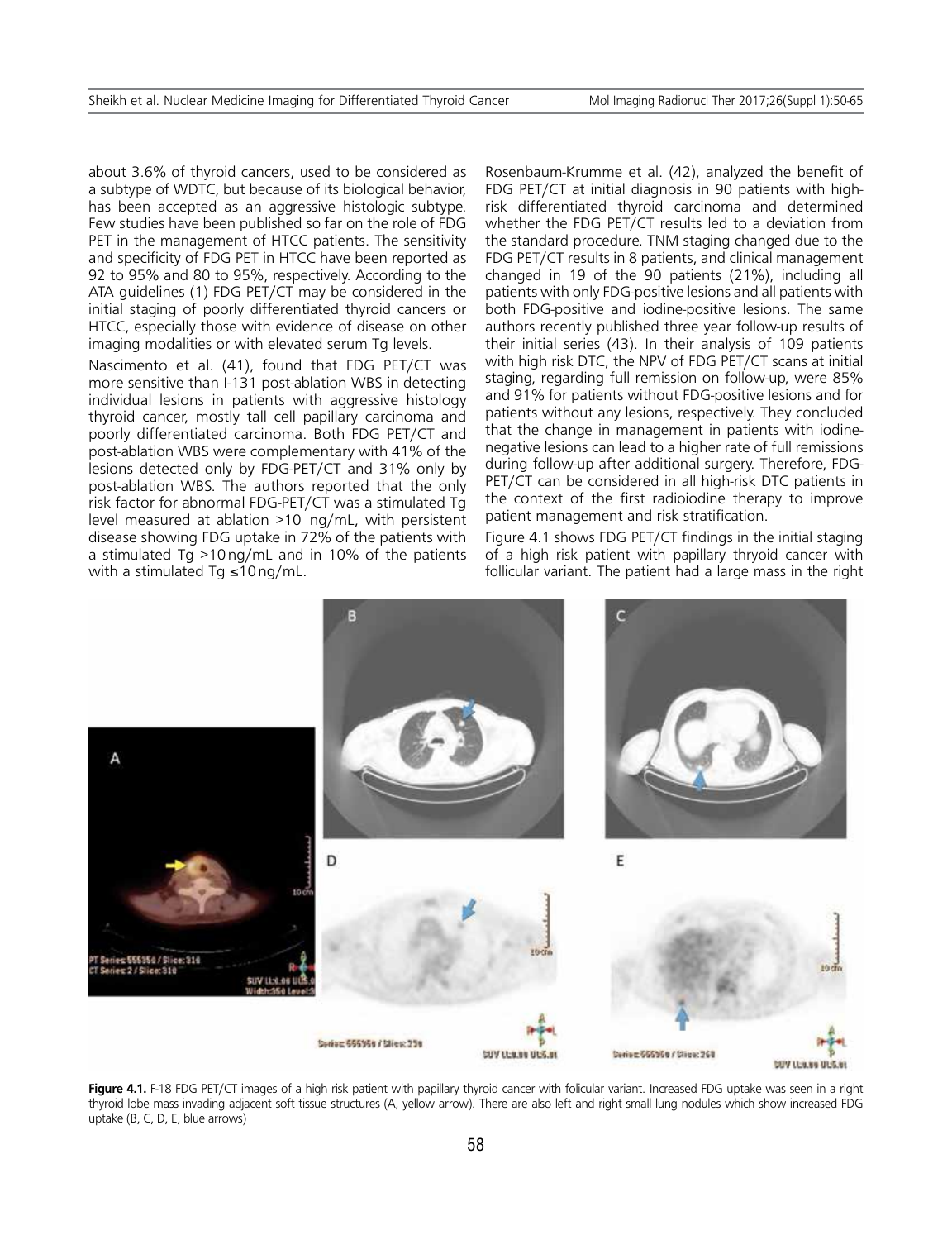thyroid lobe invading peripheral soft tissues and two lung nodules (one on the right, one on the left) with the greatest diameter of 1 cm which were suspicious for metastases. FDG PET/CT showed remarkably increased FDG uptake in the primary thyroid tumor and mild to moderate uptake in both lung nodules which were consistent with metastases. One month after FDG PET/CT, total thyroidectomy, with laryngectomy and right lateral neck dissection was performed and histopathological examination demonstrated thyroid papillary carcinoma with follicular variant, laryngeal involvement and metastatic lymph nodes at level 4. Two months after the surgery, the patient received 200 mCi of I-131. Post-treatment WBS (stimulated Tg: 42 ng/ml) did not reveal any residual or metastatic I-131 uptake in the whole body images (Figure 4.2). The lung nodules did not show radioiodine uptake. On follow-up, both Tg and the number of metastatic nodules in the lungs increased which confirmed the FDG PET/CT findings. The patient was accepted as having radioiodine refractory disease.

# **F-18 FDG PET/CT in Management and Therapy Evaluation of Patients with Radioiodine Refractory Disease**

Most patients with RAI-refractory disease (disease which is not responsive to RAI treatment) can be categorized in 4 groups:



Figure 4.2. Post-therapy I-131 anterior (A) and posterior (B) whole body images of the same patient which show no evidence of RAI avid metastatic disease.

1) Patients with metastatic disease that does not show RAI uptake at the time of initial treatment,

2) Patients whose tumors lose the ability to uptake RAI after previous evidence of uptake,

3) Patients with retained RAI uptake in some lesions but not all and,

4) Patients with metastatic disease that progresses despite RAI uptake in the lesions (44).

Prognosis and survival in patients with RAI-refractory disease are variable; some patients show rapid progression of the disease, while some show indolent disease. Currently, novel treatment options for these patients are being clinically evaluated. Multi-targeted thyrosine kinase inhibitors (TKIs), MAPK pathway inhibitors, and angiogenesis inhibitors, are some of these treatments. TKIs are limited to a highly select group of metastatic patients, because their toxicities are sometimes serious and can be fatal (45). FDG PET/CT may have a role in selecting these patients and evaluating the early response to TKI agents. There are studies investigating the efficacy of FDG PET or PET/CT in the early treatment response evaluation of lesions that were FDG positive at baseline (46,47). Carr et al. (47), conducted a phase II study to assess the efficacy of sunitinib in patients with RAI-refractory disease. They designed their study using at least one FDG PET/CT avid lesion with uptake clearly above the blood-pool background, an objective criterion for trial entry, and evaluated the response per FDG PET/ CT after 7 days of treatment as an early indicator of response. The disease control was in 78% of patients with a significant average SUV percent change in Response Evaluation Criteria In Solid Tumors (RECIST) response. The average SUVs significantly decreased in patients with partial/complete response and stable disease as compared to the values in patients with progressive disease. However, Kloos et al. (48), did not find any clear correlation between FDG PET response (the % change in  $SUV<sub>max</sub>$  and metabolic volume as compared to pretherapy values) and objective tumor response. They also did not report a consistent change in  $SUV<sub>max</sub>$  and MTV pattern. It is clear that more studies are needed to investigate the specific role of PET/CT in patients with RAI-refractory disease.

## **F-18 FDG PET/CT for Radioguided Surgery**

Radioguided surgery (RGS) with F-18 FDG has been used in malignancies like colorectal carcinoma, malignant melanoma, breast carcinoma and metastatic head and neck carcinoma. In this technique, a handheld PET probe has been used to locate FDG-positive loco-regional metastases. A limited number of studies have been published on RGS with FDG in thyroid cancer patients with FDG positive and I-131 negative lesions (49,50,51). It has been reported that a hand-held probe could be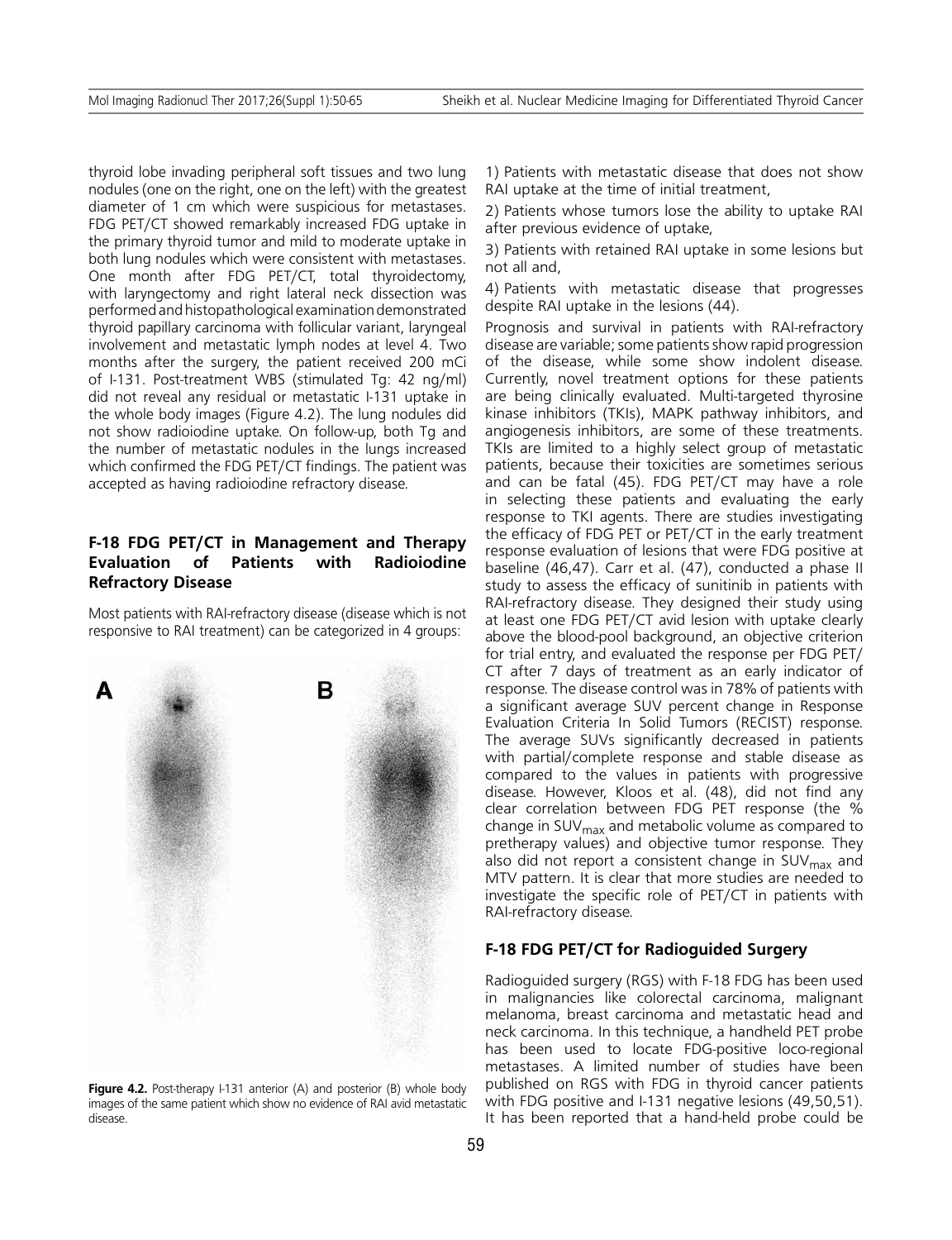complementary to FDG PET/CT imaging, in intraoperative detection of FDG positive lesions. In these studies, the intraoperative PET probe did not identify any new foci during surgery, however it localized all the lesions which were visualized on PET/CT images and thus enabled the surgeon to verify that all the detected foci had been completely resected.

# **F-18 FDG PET/CT for External-Beam Radiotherapy Planning**

External-beam radiotherapy (EBRT) is a rarely used therapy modality in WDTC patients. However, EBRT could be useful in high risk patients who have gross residual non-RAI-avid locoregional disease remaining after surgical resection and/or metastatic lesions. These tumors are more likely to be more aggressive and FDG positive on PET/CT imaging. EBRT can be considered as an adjuvant therapy for mostly older patients (>45 to 50 years) who have undergone complete surgical resection of all visible non-RAI-avid tumor in the setting of gross extrathyroidal extension into surrounding major structures. ERBT is not routinely recommended as an adjuvant therapy for low risk disease, for patients with microscopic extrathyroidal extension detected only on histological examination, or patients with locoregional lymph node involvement in the absence of other very high risk features (52).

The main objective of EBRT treatment is to deliver the highest dose of radiation possible to the tumor without causing damage to the surrounding normal tissues. Image-guided-intensity modulated radiation therapy [IG-IMRT or image-guided radiotherapy (IGRT)] can be a valuable radiotherapy technique in order to achieve this objective. FDG PET/CT guided IMRT can be useful as a radiotherapy method in patients who have aggressive and non-RAI-avid but FDG-avid tumors. Further studies on this subject are needed.

#### **Imaging and Management with I-124 and PET**

Despite the success of RAI in imaging and treatment, there are still issues in optimization of its use. The diagnostic limitations of I-131 have been described earlier. Although I-123 improves upon these drawbacks, it has limited ability to perform dosimetry, whether on a whole body or lesional basis. This, in turn, limits its ability to provide a more personalized determination of aministered activitiy for a given patient as compared to I-131. Even as a SPECT imaging agent, I-123 imaging is still limited. FDG PET imaging has superior resolution, but provides very different functional information than RAI imaging, and thus cannot supplant the latter.

Iodine-124 (I-124) is a positron emitting isotope with a half-life of approximately 4 days. This provides a high resolution RAI scan utilizing PET imaging, and its halflife enables performing dosimetry. The tracer is used for diagnostic purposes in the pre-therapy setting, however drawbacks include the complex decay schema and stunning which theoretically could be comparable to that of I-131. I-124 is more costly than I-123, and currently, the clinical availability of I-124 is limited. Nevertheless, it has been advocated as a modality that could assist in answering some critical questions regarding RAI treatment that have not been adequately addressed with other RAI agents. I-124 also has the potential to provide invaluable information in managing select individuals with high risk disease.

The superior performance of I-124 PET imaging has been validated by studies that displayed increased sensitivity compared to SPECT tracers, seeing as many as 50% more lesions in 32% more patients in the pre-therapy setting (53). A recent study by Gulec et al. (54), showed over 22% more lesions with I-124 PET/CT as compared to planar I-131 post-therapy scans. Moreover, they were able to show different iodine kinetic profiles of salivary glands, remnant thyroid tissue, and variability between various metastatic tissues.

Imaging with I-124 PET also provides an opportunity to study kinetics of in vivo processes. Freudenberg et al. (55), reported that the radiation absorbed doses using rhTSH vs. withdrawal protocols were not significantly different when patients were given the same administered activities for treatment. This finding was important because there has been a concern amongst many, when using rhTSH in the therapy of higher risk patients. Another clinically relevant use is in the protection of salivary glands from excess radiation absorbed doses. The use of agents that induce salivary secretions have been traditionally recommended. Jentzen et al. (56), proposed that the use of lemon juice immediately after I-131 therapy could increase salivary gland damage. Rosenbaum-Krumme et al. (57), showed the positive effects of rosiglitazone in a cohort of patients to improve RAI uptake in tumors with negligible or absent uptake. In a similar fashion, Ho et al. (58), showed a clinically meaningful increase in uptake in a subset of patients who underwent selumetinib therapy. The use of rhTSH in the patient preparation for RAI imaging has also been a topic of discussion.

The greatest impact of I-124 is the ability to do accurate image based lesional dosimetry to an extent that has not been possible until now. This has shown to have an impact on the management of more advanced DTC, and other issues related to RAI administration. An earlier study by Freudenberg et al. (59), showed that I-124 PET imaging had an impact on 28% of patients. The imaging not only accurately localized small lesions that were previously unsuspected, but also increased the administered I-131 activity due to lower predicted radiation doses to lesions using empiric amounts, avoided therapy administration altogether due to insufficient predicted RAI uptake, and thus led to earlier surgical management of some patients.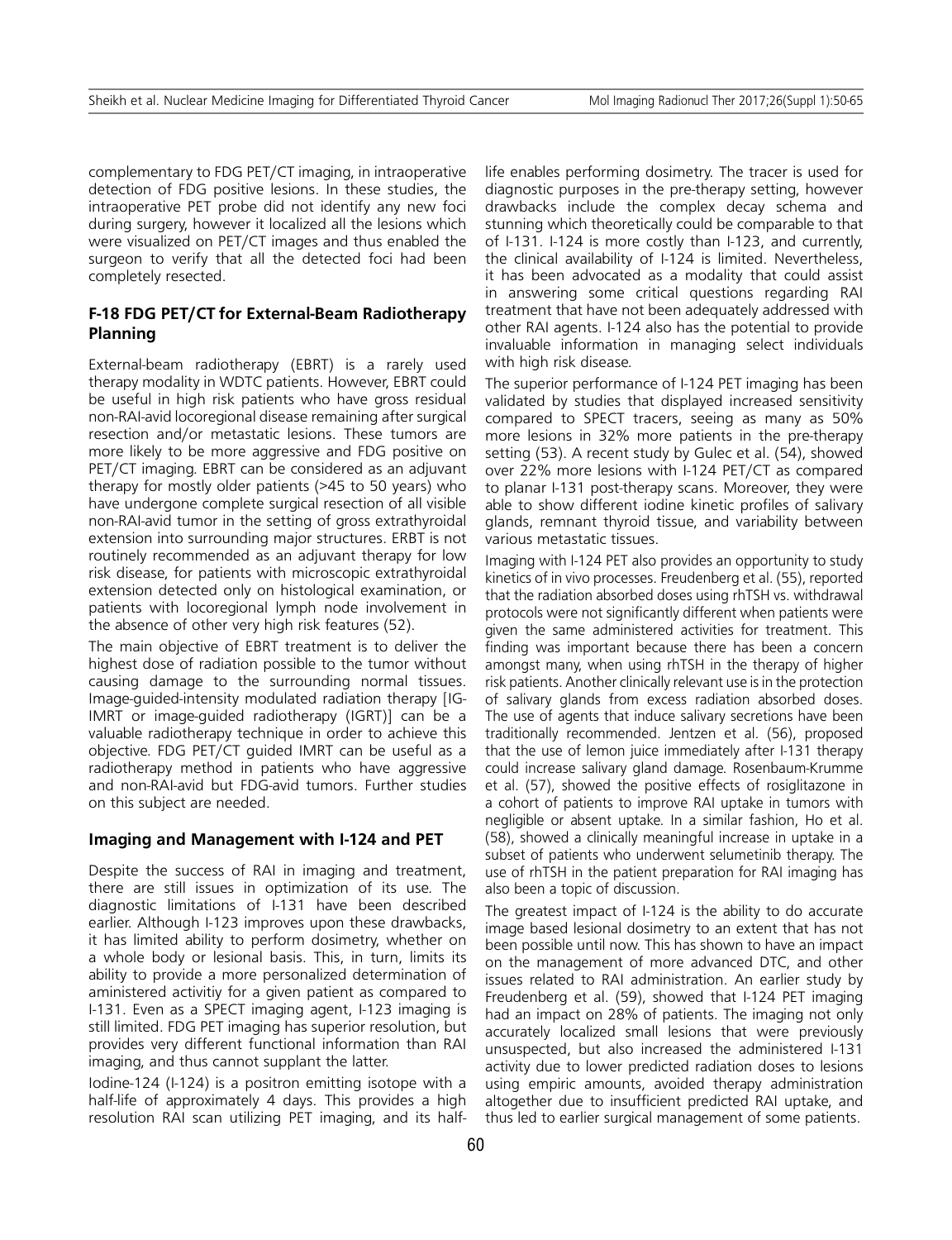Despite the higher diagnostic accuracy of I-124 imaging, it is obvious that tumor biology limits even this modality. As pointed out previously, FDG is the modality that is used in diseases that have lost iodine avidity and/or in aggressive tumors. By combining the information from CT and both PET modalities (I-124 and FDG), Freudenberg et al achieved sensitivity rates of >95% for both locoregional and metastatic disease, and positive predictive values of 95-100% from just the PET information. Furthermore, they also noticed the complex behavior of tumors by noting the mixed uptake of I-124 vs. FDG (60). This has been correlated more closely with GLUT1 and Ki-67 expression by Grabellus et al (61). They demonstrated an inverse relationship between glucose and radioiodine uptake. This inverse relationship becomes more prominent as the tumors undergo dedifferentiation process.

Although the information obtained from I-124 imaging is clearly valuable in answering some of the critical questions regarding the use of RAI, it is still unclear whether this modality is of practical use in the routine management of DTC, and the identification of patients who would benefit most from I-124 imaging remains to be further clarified. Clearly, the patients who would most likely benefit, are those with high risk disease and/or complicated medical issues. It is of no doubt that this modality can potentially contribute substantially to the understanding of the radiobiology of RAI therapy (Figure 5).

#### **The Follow-up Scan: The Surveillance Scan**

Another controversial issue is whether to obtain a followup scan after a treatment cycle has been completed, during a patient's surveillance period. This scan is typically done approximately 6-12 months after the first course of RAI treatment. The need for a surveillance scan depends upon many factors, mainly the evaluation of response to initial treatment. This can best be assessed by following thyroglobulin (Tg) levels at regular intervals on appropriate thyroxine suppression, and based on the risk stratification of the disease. Follow-up neck ultrasound results could also help guide the need for surveillance scintigraphy. If there is clinical, serologic or imaging suspicion for residual or recurrent disease in a patient initially staged as intermediate-high risk, or accurate assessment of disease status is blunted [e.g. the presence of Tg Antibodies (TgAb)] then a follow-up scan is definitely useful. In many cases, this scan may in fact serve as a pre-therapy scan as a prelude to another round of RAI treatment. The ATA guidelines give a Strong Recommendation for performing a surveillance scan in this setting (1).

The role of the surveillance scan is less clear in the low risk group, or others with no evidence of residual or recurrent disease. In the low risk group, follow-up scans confirm whether there has been successful ablation of residual thyroid tissue, or if there still is residual disease.

This information is helpful in the consideration of additional RAI treatment. Even when the Tg level has not completely normalized, various groups have shown that stimulated Tg levels without imaging, or with neck ultrasounds are more sensitive in disease detection than RAI scans in low risk patients (62). It was recommended that these patients can be followed by ultrasound and Tg/TgAb in the surveillance. RAI scintigraphy should be performed only if findings warrant potential additional RAI treatment. While there is general consensus that RAI scans provide limited benefit in a low risk population, we believe that it remains important to establish a baseline. Thyroid cancer is a disease that is followed over many years, and often by several different physicians over the

## A. Adapted from Sgouros G, et al. (65)



**Figure 5.** I-124 PET Pre-therapy scan (A). Serial imaging can be done to calculate lesional dosimetry as demonstrated. Even though lesional dosimetry would appear as an ideal solution, some issues remain, such as how to accurately calculate dosimetry for cases of diffuse lung uptake. Additionally, analysis of the Dose Volume Histograms of individual lesions (B) show that the uptake is quite heterogeneous so that a deeper understanding of tumor radiobiology is needed to comprehend its response, and thus pick an appropriate dosage prior to treatment.

The patient was subsequently treated with 4.96 GBq I-131. A follow-up I-124 PET scan done approximately 5 months later showed a response to the degree predicted by dosimetry, but clearly disease remained despite apparent robust uptake on the prior scan. Nevertheless, the overall uptake was also decreased, suggestive of an interim therapeutic response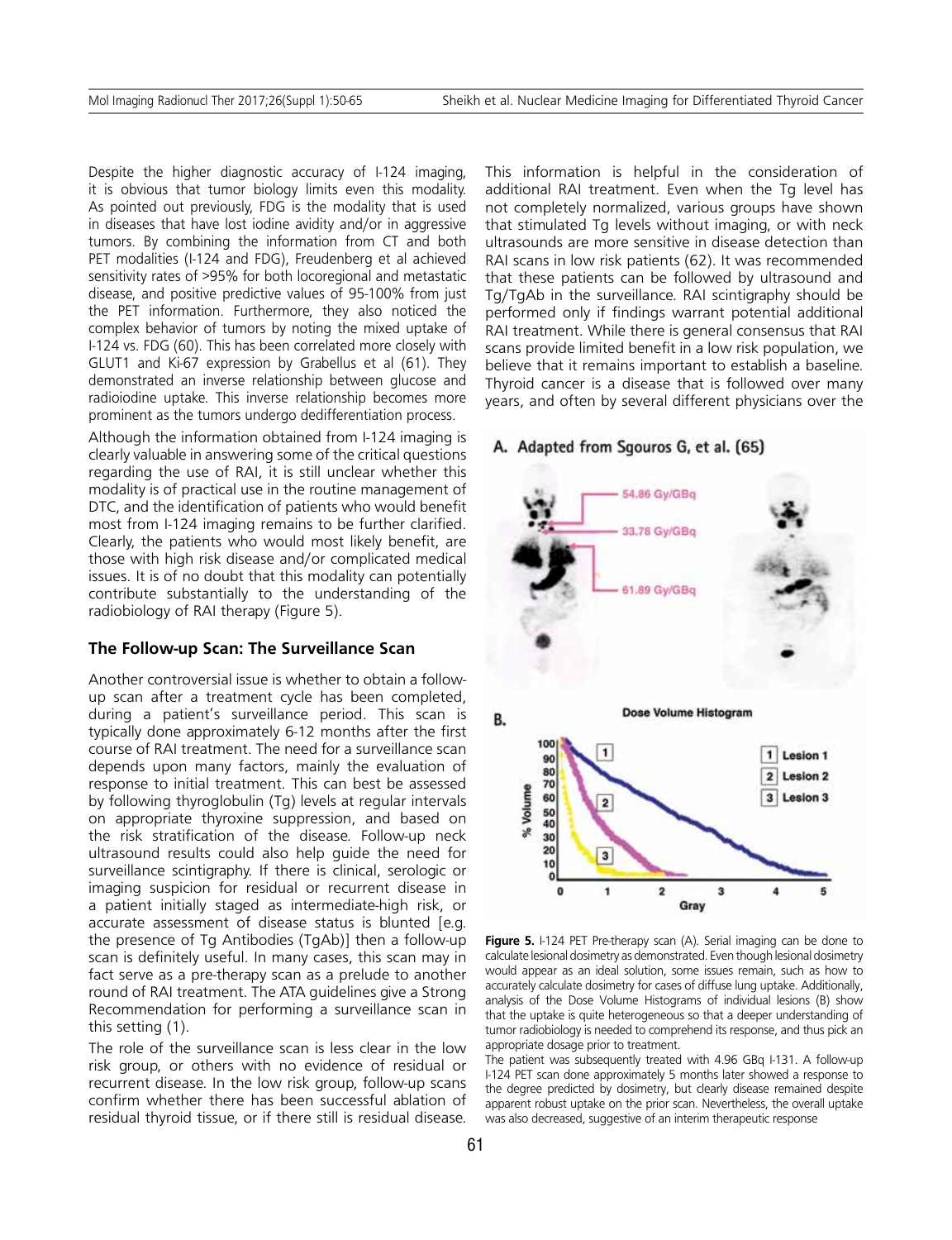course of a patient's lifetime. Thus, establishment of a baseline is helpful for long-term surveillance. The patient follow-up may be assumed by another physician and the conditions at the initial therapy could be forgotten. Additionally, in the setting of recurrence, the identification of new sites of disease could be made easier.

Another issue is that once a surveillance scan is done and is found to be negative, how often should subsequent scans be performed? As alluded to above, it may not be necessary to do more than one surveillance study in a low risk population. In fact, Caballero-Calabuig et al. (63), showed that in 10-20% of cases the RAI scan may be positive even though serum Tg levels are low or negative. This could again justify obtaining at least one RAI scan after therapy completion to document the presence of residual tissue, if any is present. However, these patients can subsequently be easily followed, with other modalities as long as there is no clinical evidence of recurrence.

Intermediate-higher risk patients have traditionally been evaluated in increasing intervals between sequential negative scans, as long as there is no evidence of disease. However, de Meer et al. (64), showed that the risk is decreased with a completely negative scan along with serologic and clinical absence of disease, and that frequent follow-up surveillance scans may not be needed as these patients appear to have similar outcomes as low risk patients. Still, the long term data, clarifying how far along the survival curve is to be extended, in the followup of low risk patients is not conclusive. In these patients, surveillance imaging could still be considered every 5-10 years provided that the disease status remains stable throughout the follow-up period.

Using FDG PET/CT in the follow-up and surveillance setting would generally not be indicated unless there is evidence of recurrence potentially with RAI resistant disease. It can be used for follow-up in patients with known residual intermediate-high risk disease, again in whom RAI scans fail to show the disease, and in whom FDG scans have detected a lesion. There are no recommendations in how frequently these should be done, and they should be performed based on the stability of the patient's clinical course (Figure 6).

## **Future Goals and Directions**

In the final analysis, the use of all diagnostic tools can only be as good as the user who understands their value, and the tools should not be restricted but rather balanced between their cost and impact on improving overall patient care. The understanding of disease biology as well as the strengths and limitations of the diagnostic tools continue to evolve. More comprehensive information will help refine the treatment of DTC, and may actually set a balance between limiting potentially unnecessary radiation and delivering appropriate radiation doses to achieve a result that is more therapeutic than futile.

The use of RAI and FDG also evolve parallel to the increased sophistication in treatment methods. As discussed, I-124 can be used to refine the utilization of RAI therapy in cases when it could be avoided, or pursuing aggressive treatment when the study shows it to be feasible. Since the limitations associated with RAI are becoming better understood, it is likely that future treatments will involve combining RAI with other modalities, allowing for more thorough evaluations. FDG may be used to identify patients who are RAI refractory prior to starting treatment, and thus both RAI and targeted therapy could be used to treat different aspects of the same disease. The enhanced information provided by I-124 PET/ CT can be coordinated with external beam treatments in advanced disease to target radiation to certain areas of the tumor, whereas FDG could be used to provide an idea where the external beam radiation should be intensified.

## **Conclusion**

The use of theranostic molecular imaging is very valuable if used to its full capacity. It is important to realize that the sophisticated techniques work best when used in the proper clinical context, after evaluating the advantages vs. disadvantages of any intervention. As stated earlier, the utility of imaging will likely evolve, and the recommended protocols will require adaption to changing paradigms. Some applications may only be accessible to skilled surgeons in high volume centers, endocrinologists experienced in the followup of patients, or oncologists well versed with the treatment of advanced disease. Hence, the use of these techniques and technologies could vary between high volume academic centers, where more advanced disease tends to be seen, versus other practices where technical and expert personnel resources may be limited. Additionally, it is important to use all the information available to determine when and how to perform imaging. The clinical management decisions should definitely incorporate Tg, neck ultrasounds, as well as clinical assessment of the patient, including staging and subsequent clinical and molecular risk stratification.

## *Authorship Contributions*

*Concept: Arif Sheikh, Berna Polack, Yvette Rodriguez, Russ Kuker, Design: Arif Sheikh, Berna Polack, Yvette Rodriguez, Russ Kuker, Data Collection or Processing: Arif Sheikh, Berna Polack, Yvette Rodriguez, Russ Kuker, Analysis or Interpretation: Arif Sheikh, Berna Polack, Yvette Rodriguez, Russ Kuker, Literature Search: Arif Sheikh, Berna Polack, Yvette Rodriguez, Russ Kuker, Writing: Arif Sheikh, Berna Polack, Yvette Rodriguez, Russ Kuker.*

*Conflict of Interest: No conflict of interest was declared by the authors.*

*Financial Disclosure: The authors declared that this study received no financial support.*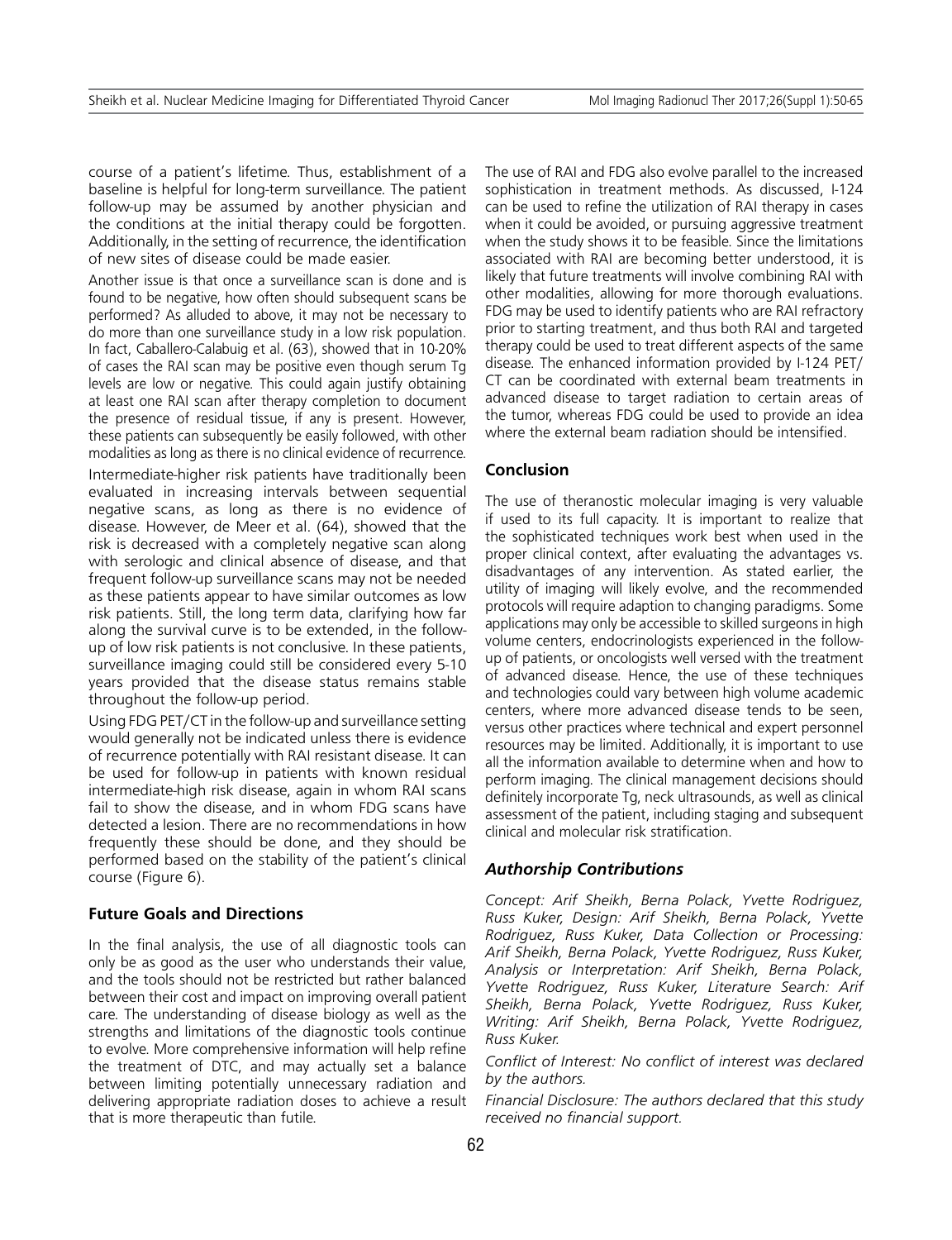

**Figure 6.** I-131 Follow-up diagnostic scan (A) 1 year after treatment with I-131 for a Low-moderate risk patient, in which a Post-therapy scan was done (B), but no pre-therapy scan. The patient had been breast feeding prior to the treatment, but was clinically thought to have stopped lactating. The post-therapy scan (B) showed bilateral diffuse breast uptake, indicating the patient's breasts had still not returned to non-lactating state. A pre-therapy scan could have indicated this, and changed management by deferring treatment until later when lactation would have completely subsided.

This is also an example of where a Follow-up scan was done after ablation. Clearly, some tissue remains in the thyroid bed, but this would not warrant further RAI treatment and could be followed. This scan can be used as a baseline. Had a scan not been done in the initial follow-up period, these findings could lead to confusion, or worse, misdiagnosis for recurrence if discovered years after the initial therapy

#### **References**

- 1. Haugen BR, Alexander EK, Bible KC, Doherty GM, Mandel SJ, Nikiforov YE, Pacini F, Randolph GW, Sawka AM,Schlumberger M, Schuff KG, Sherman SI, Sosa JA, Steward DL, Tuttle RM, Wartofsky L. 2015 American Thyroid Association Management Guidelines for Adult Patients with Thyroid Nodules and Differentiated Thyroid Cancer: The American Thyroid Association Guidelines Task Force on Thyroid Nodules and Differentiated Thyroid Cancer. Thyroid 2016;26:1-133.
- 2. Anderson GS, Fish S, Nakhoda K, Zhuang H, Alavi A, Mandel SJ. Comparison of I-123 and I-131 for whole-body imaging after stimulation by recombinant human thyrotropin: a preliminary report. Clin Nucl Med 2003;28:93-96.
- 3. Yamamoto Y, Nishiyama Y, Monden T, Matsumura Y, Satoh K, Ohkawa M. Clinical usefulness of fusion of 131I SPECT and CT images in patients with differentiated thyroid carcinoma. J Nucl Med 2003;44:1905-1910.
- 4. Mustafa M, Kuwert T, Weber K, Knesewitsch P, Negele T, Haug A, Linke R, Bartenstein P, Schmidt D. Regional lymph node involvement in T1 papillary thyroid carcinoma: a bicentric prospective SPECT/CT study. Eur J Nucl Med Mol Imaging 2010;37:1462-1466.
- 5. Grewal RK, Tuttle RM, Fox J, Borkar S, Chou JF, Gonen M, Strauss HW, Larson SM, Schöder H. The Effect of Posttherapy 131I SPECT/CT on risk classification and management of patients with differentiated thyroid cancer. J Nucl Med 2010;51:1361- 1367.
- 6. Sabra MM, Grewal RK, Tala H,Larson SM, Tuttle RM. Clinical outcomes following empiric radioiodine therapy in patients with structurally identifiable metastatic follicular cell-derived thyroid carcinoma with negative diagnostic but positive post-therapy 131I whole-body scans. Thyroid 2012;22:877-883.
- 7. Ruf J, Lehmkuhl L, Bertram H, Sandrock D, Amthauer H, Humplik B, Ludwig Munz D, Felix R. Impact of SPECT and integrated low-dose CT after radioiodine therapy on the management of patients with thyroid carcinoma. Nucl Med Commun 2004;25:1177-1182.
- 8. Barwick T, Murray I, Megadmi H, Drake WM, Plowman PN, Akker SA, Chew SL, Grossman AB, Avril N. Single photon emission computed tomography (SPECT)/computed tomography using Iodine-123 in patients with differentiated thyroid cancer: additional value over whole body planar imaging and SPECT. Eur J Endocrinol 2010;162:1131-1139.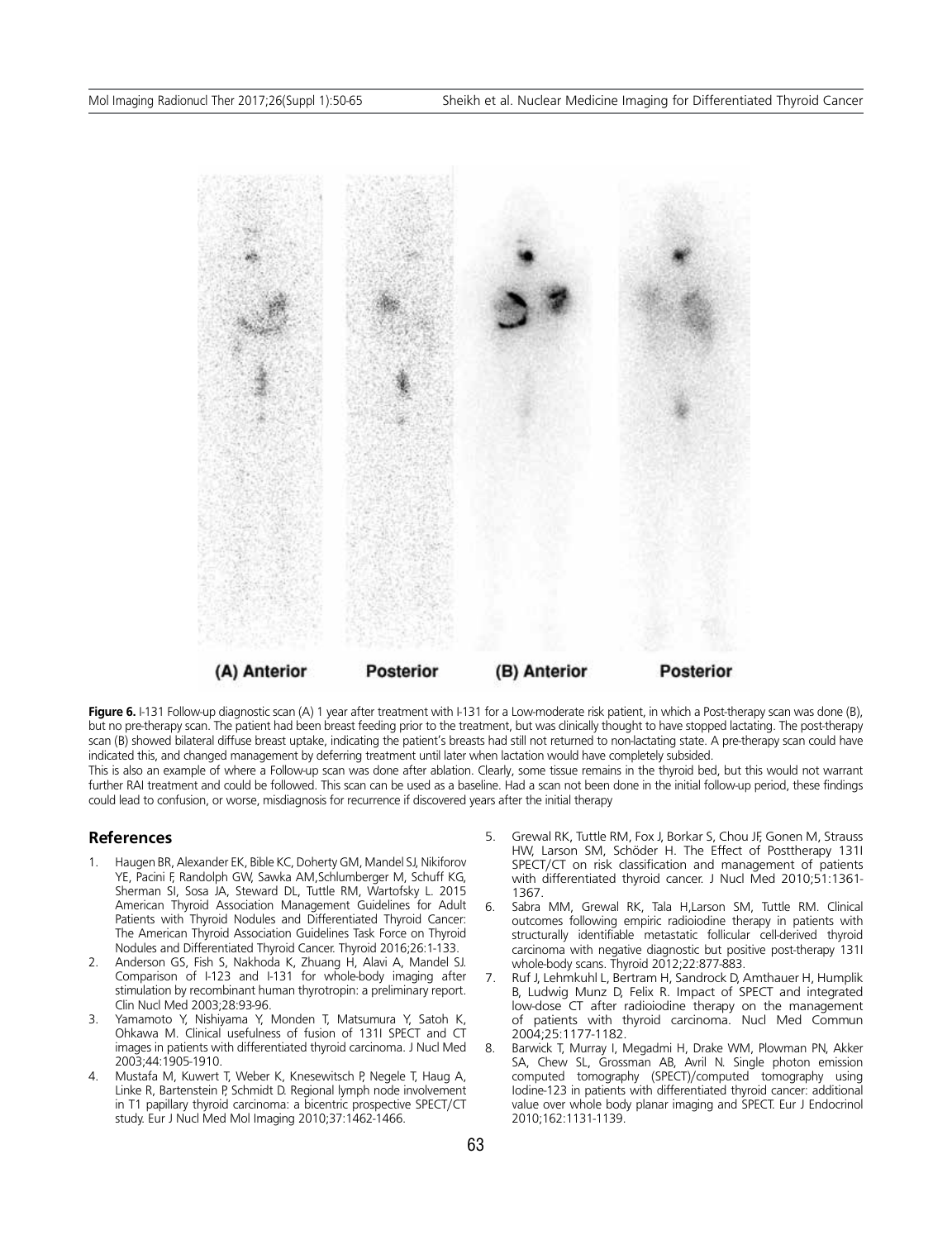- 9. Maruoka Y, Abe K, Baba S, Isoda T, Sawamoto H, Tanabe Y, Sasaki M, Honda H. Incremental diagnostic value of SPECT/CT with 131I scintigraphy after radioiodine therapy in patients with welldifferentiated thyroid carcinoma. Radiology 2012;265:902-909.
- 10. Spanu A, Solinas ME, Chessa F, Sanna D, Nuvoli S, Madeddu G. 131I SPECT/CT in the follow-up of differentiated thyroid carcinoma: incremental value versus planar imaging. J Nucl Med 2009;50:184-190.
- 11. Avram AM, Esfandiari NH, Wong KK. Preablation 131-I scans with SPECT/CT contribute to thyroid cancer risk stratification and 131-I therapy planning. J Clin Endocrinol Metab 2015;100:1895-1902.
- 12. Van Nostrand D, Aiken M, Atkins F, Moreau S, Garcia C, Acio E, Burman K, Wartofsky L. The utility of radioiodine scans prior to iodine 131 ablation in patients with well-differentiated thyroid cancer. Thyroid 2009;19:849-855.
- 13. Sabra MM, Grewal RK, Tala H, Larson SM, Tuttle RM. Clinical outcomes following empiric radioiodine therapy in patients with structurally identifiable metastatic follicular Cell-derived thyroid carcinoma with negative diagnostic but positive post-therapy 131I whole-body scans. Thyroid 2012;22:877-883.
- 14. Hu YH, Wang PW, Wang ST, Lee CH, Chen HY, Chou FF, Huang YE, Huang HH. Influence of 131I diagnostic dose on subsequent ablation in patients with differentiated thyroid carcinoma: discrepancy between the presence of visually apparent stunning and the impairment of successful ablation. Nucl Med Commun 2004;25:793-797.
- 15. Dam HQ, Kim SM, Lin HC, Intenzo CM. 131I Therapeutic Efficacy İs Not influenced by stunning after diagnostic whole-body scanning. Radiology 2004;232:527-533.
- 16. Karam M, Gianoukakis A, Feustel PJ, Cheema A, Postal ES, Cooper JA. Influence of diagnostic and therapeutic doses on thyroid remnant ablation rates. Nucl Med Commun 2003;24:489-495.
- 17. Yap BK and Murby B. No adverse affect in clinical outcome using low preablation diagnostic (131)I activity in differentiated thyroid cancer: refuting thyroid-stunning effect. J Clin Endocrinol Metab 2014;99:2433-2440.
- 18. Lundh C, Lindencrona U, Postgård P, Carlsson T, Nilsson M, Forssell-Aronsson E. Radiation-induced thyroid stunning: differential effects of (123)I, (131)I, (99m)Tc, and (211)At on iodide transport and NIS mRNA expression in cultured thyroid cells. J Nucl Med 2009;50:1161-1167.
- 19. Sisson JC, Avram AM, Lawson SA, Gauger PG, Doherty GM. The socalled stunning of thyroid tissue. J Nucl Med 2006;47:1406-1412.
- 20. Hilditch TE, Dempsey MF, Bolster AA, McMenemin RM, Reed NS. Self-stunning in thyroid ablation: evidence from comparative studies of diagnostic 131I and 123I. Eur J Nucl Med 2002;29:783-788.
- 21. Silberstein EB. Comparison of outcomes after (123)I versus 131I preablation imaging before radioiodine ablation in differentiated thyroid carcinoma. J Nucl Med 2007;48:1043-1046.
- 22. Yap BK, Murby B. No adverse affect in clinical outcome using low preablation diagnostic (131)I activity in differentiated thyroid cancer: refuting thyroid stunning effect. J Clin Endocrinol Metab 2014;99:2433-2440.
- 23. Grabellus F, Nagarajah J, Bockisch A, Schmid KW, Sheu SY. Glucose transporter 1 expression, tumor proliferation, and iodine/glucose uptake in thyroid cancer with emphasis on poorly differentiated thyroid carcinoma. Clin Nucl Med 2012;37:121-127.
- 24. Treglia G, Bertagna F, Sadeghi R, Verburg FA, Ceriani L, Giovanella L. Focal thyroid incidental uptake detected by 18F-fluorodeoxyglucose positron emission tomography. Meta-analysis on prevalence and malignancy risk. Nuklearmedizin 2013;52:130-136.
- 25. Bertagna F, Treglia G, Piccardo A, Giovannini E, Bosio G, Biasiotto G, Bahij el K, Maroldi R, Giubbini R. F18-FDG-PET/CT thyroid incidentalomas: a wide retrospective analysis in three Italian centres on the significance of focal uptake and SUV value. Endocrine 2013;43:678-685.
- 26. Vriens D, de Wilt JH, van der Wilt GJ, Netea-Maier RT, Oyen WJ, de Geus-Oei LF. The role of [18F]-2-fluoro-2-deoxy-d-glucose-positron emission tomography in thyroid nodules with indeterminate fineneedle aspiration biopsy: systematic review and meta-analysis of the literature. Cancer 2011;117:4582-4594.
- 27. Wang N, Zhai H, Lu Y. Is fluorine-18 fluorodeoxyglucose positron emission tomography useful for the thyroid nodules with indeterminate fine needle aspiration biopsy? A meta-analysis of the literature. J Otolaryngol Head Neck Surg 2013;1;42:38.
- 28. Ma C, Kuang A, Xie J, Ma T. Possible explanations for patients with discordant findings of serum thyroglobulin and 131I whole-body scanning. J Nucl Med 2005;46:1473-1480.
- 29. Alzahrani AS, Alsuhaibani H, Salam SA, Al Sifri SN, Mohamed G, Al Sobhi S, Sulaiman O, Akhtar M. Diagnostic accuracy of highresolution neck ultrasonography in the follow-up of differentiated thyroid cancer: a prospective study. Endocr Pract 2005;11:165-171.
- 30. Galloway RJ, Smallridge RC. Imaging in thyroid cancer. Endocrinol Metab Clin North Am 1996;25:93-113.
- 31. Caetano R, Bastos CR, de Oliveira IA, da Silva RM, Fortes CP, Pepe VL, Reis LG, Braga JU. Accuracy of positron emission tomography and positron emission tomography-CT in the detection of differentiated thyroid cancer recurrence with negative (131) I whole-body scan results: A meta-analysis. Head Neck 2016;38:316-327.
- 32. Dong MJ, Liu ZF, Zhao K, Ruan LX, Wang GL, Yang SY, Sun F, Luo XG. Value of 18F-FDG-PET/PET-CT in differentiated thyroid carcinoma with radioiodine-negative whole-body scan: a meta-analysis. Nucl Med Commun 2009;30:639-650.
- 33. Shammas A, Degirmenci B, Mountz JM, McCook BM, Branstetter B, Bencherif B, Joyce JM, Carty SE, Kuffner HA, Avril N. 18F-FDG PET/CT in patients with suspected recurrent or metastatic well-differentiated thyroid cancer. J Nucl Med 2007;48:221-226.
- 34. Giovanella L, Ceriani L, De Palma D, Suriano S, Castellani M, Verburg FA. Relationship between serum thyroglobulin and 18FDG-PET/ CT in 131I-negative differentiated thyroid carcinomas. Head Neck 2012;34:626-631.
- 35. Filetti S, Damante G, Foti D. Thyrotropin stimulates glucose transport in cultured rat thyroid cells. Endocrinology 1987;120:2576-2581.
- 36. Ma C, Xie J, Lou Y, Gao Y, Zuo S, Wang X. The role of TSH for 18F-FDG-PET in the diagnosis of recurrence and metastases of differentiated thyroid carcinoma with elevated thyroglobulin and negative scan: a meta-analysis. Eur J Endocrinol 2010;163:177-183.
- 37. Leboulleux S, Schroeder PR, Busaidy NL, Auperin A, Corone C, Jacene HA, Ewertz ME, Bournaud C, Wahl RL, Sherman SI, Ladenson PW, Schlumberger M. Assessment of the incremental value of recombinant thyrotropin stimulation before 2-[18F]-Fluoro-2-deoxy-D-glucose positron emission tomography/computed tomography imaging to localize residual differentiated thyroid cancer. J Clin Endocrinol Metab 2009;94:1310-1316.
- 38. Wang W, Larson SM, Fazzari M, Tickoo SK, Kolbert K, Sgouros G, Yeung H, Macapinlac H, Rosai J, Robbins RJ. Prognostic value of [18F]fluorodeoxyglucose positron emission tomographic scanning in patients with thyroid cancer. J Clin Endocrinol Metab 2000;85:1107- 1113.
- 39. Masson-Deshayes S, Schvartz C, Dalban C, Guendouzen S, Pochart JM, Dalac A, Fieffe S, Bruna-Muraille C, Dabakuyo-Yonli TS, Papathanassiou D. Prognostic value of (18)F-FDG PET/CT metabolic parameters in metastatic differentiated thyroid cancers. Clin Nucl Med 2015;40:469-475.
- 40. Treglia G, Annunziata S, Muoio B, Salvatori M, Ceriani L, Giovanella L. The role of fluorine-18-fluorodeoxyglucose positron emission tomography in aggressive histological subtypes of thyroid cancer: an overview. Int J Endocrinol 2013;2013:856189.
- 41. Nascimento C, Borget I, Al Ghuzlan A, Deandreis D, Hartl D, Lumbroso J, Berdelou A, Lepoutre-Lussey C, Mirghani H,Baudin E, Schlumberger M, Leboulleux S. Postoperative fluorine-18-fluorodeoxyglucose positron emission tomography/computed tomography: an important imaging modality in patients with aggressive histology of differentiated thyroid cancer. Thyroid 2015;25:437-444.
- 42. Rosenbaum-Krumme SJ, Görges R, Bockisch A, Binse I. 18F-FDG PET/CT changes therapy management in high-risk DTC after first radioiodine therapy. Eur J Nucl Med Mol Imaging 2012;39:1373- 1380.